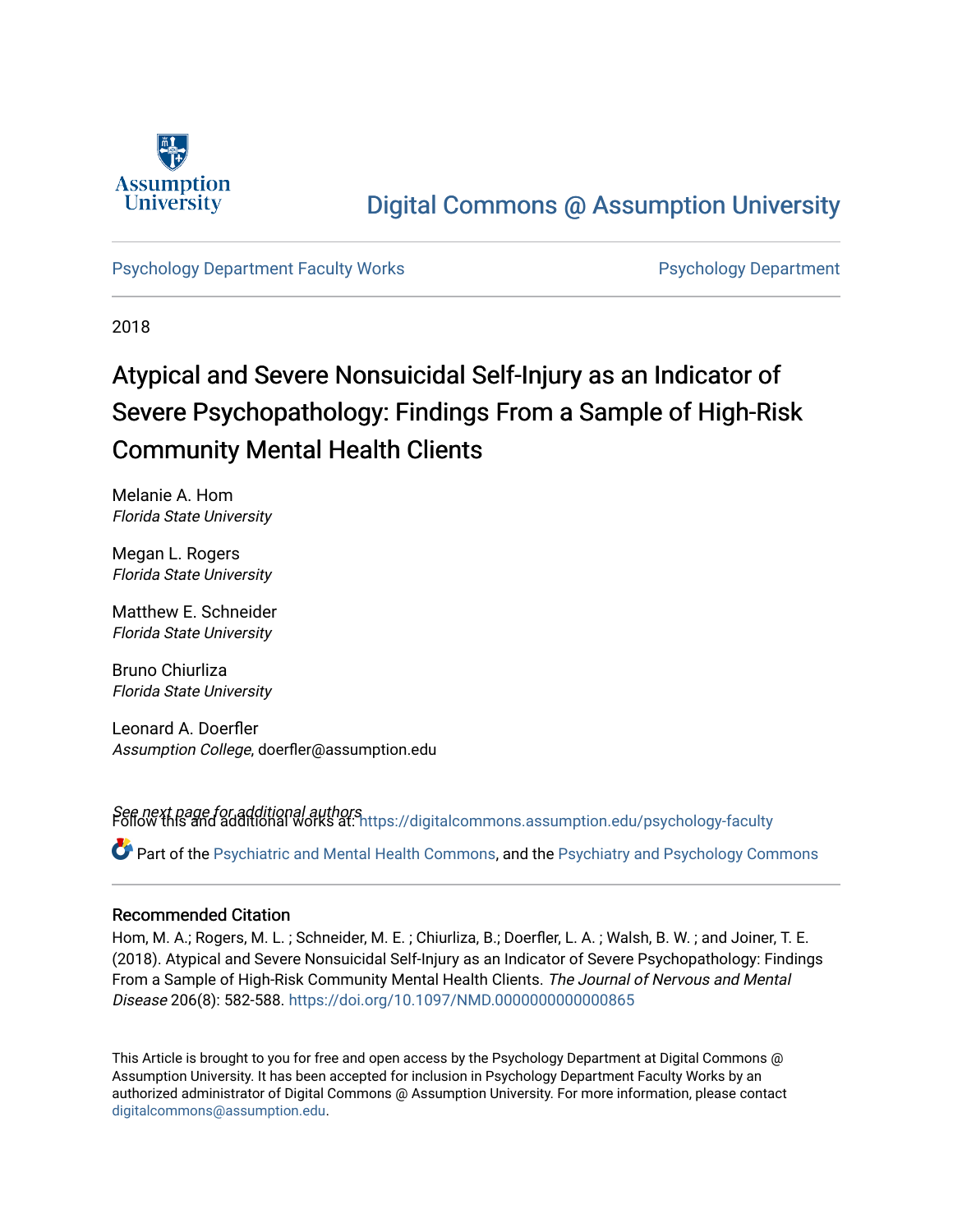#### Authors

Melanie A. Hom, Megan L. Rogers, Matthew E. Schneider, Bruno Chiurliza, Leonard A. Doerfler, Barent W. Walsh, and Thomas E. Joiner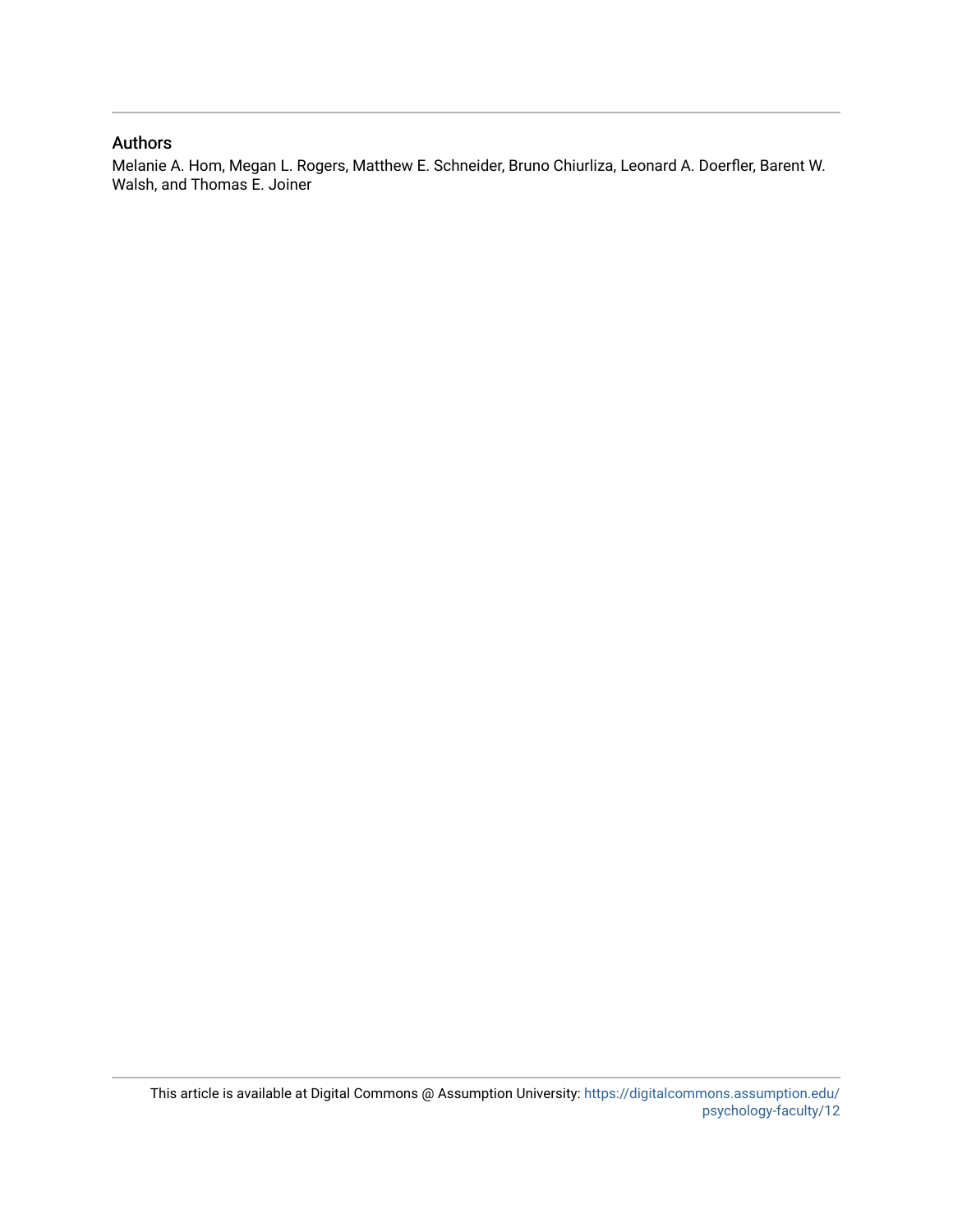Atypical and Severe Non-Suicidal Self-Injury as an Indicator of Severe Psychopathology:

Findings from a Sample of High-Risk Community Mental Health Clients

Melanie A. Hom,  $M.S.<sup>1</sup>$ Megan L. Rogers,  $M.S.<sup>1</sup>$ Matthew E. Schneider, B.A.<sup>1</sup> Bruno Chiurliza, M.S.<sup>1</sup> Leonard A. Doerfler,  $Ph.D.<sup>2</sup>$ Barent W. Walsh, Ph.D.<sup>3</sup> Thomas E. Joiner,  $Ph.D.<sup>1</sup>$ 

<sup>1</sup>Department of Psychology, Florida State University, 1107 West Call Street, Tallahassee, FL

32306, United States

<sup>2</sup>Department of Psychology, 500 Salisbury Street, Assumption College, Worcester, MA 01609,

United States

<sup>3</sup>The Bridge of Central Massachusetts, 4 Mann Street, Worcester, MA 01602, United States

**Corresponding Author:** Melanie A. Hom, Department of Psychology, Florida State University, 1107 West Call Street, Tallahassee, FL 32306. Email: hom@psy.fsu.edu. Phone: +1 (415) 347- 6854. Fax: +1 (850) 644-7739

**Conflicts of Interest and Source of Funding:** This research was supported in part by a grant from the Military Suicide Research Consortium, an effort supported by the Office of the Assistant Secretary of Defense for Health Affairs under Award No. (W81XWH-10-2-0181; W81XWH-16- 2-0003). Opinions, interpretations, conclusions, and recommendations are those of the authors and are not necessarily endorsed by the Military Suicide Research Consortium or the Department of Defense (Washington, DC, United States). The authors have no conflicts of interest to report.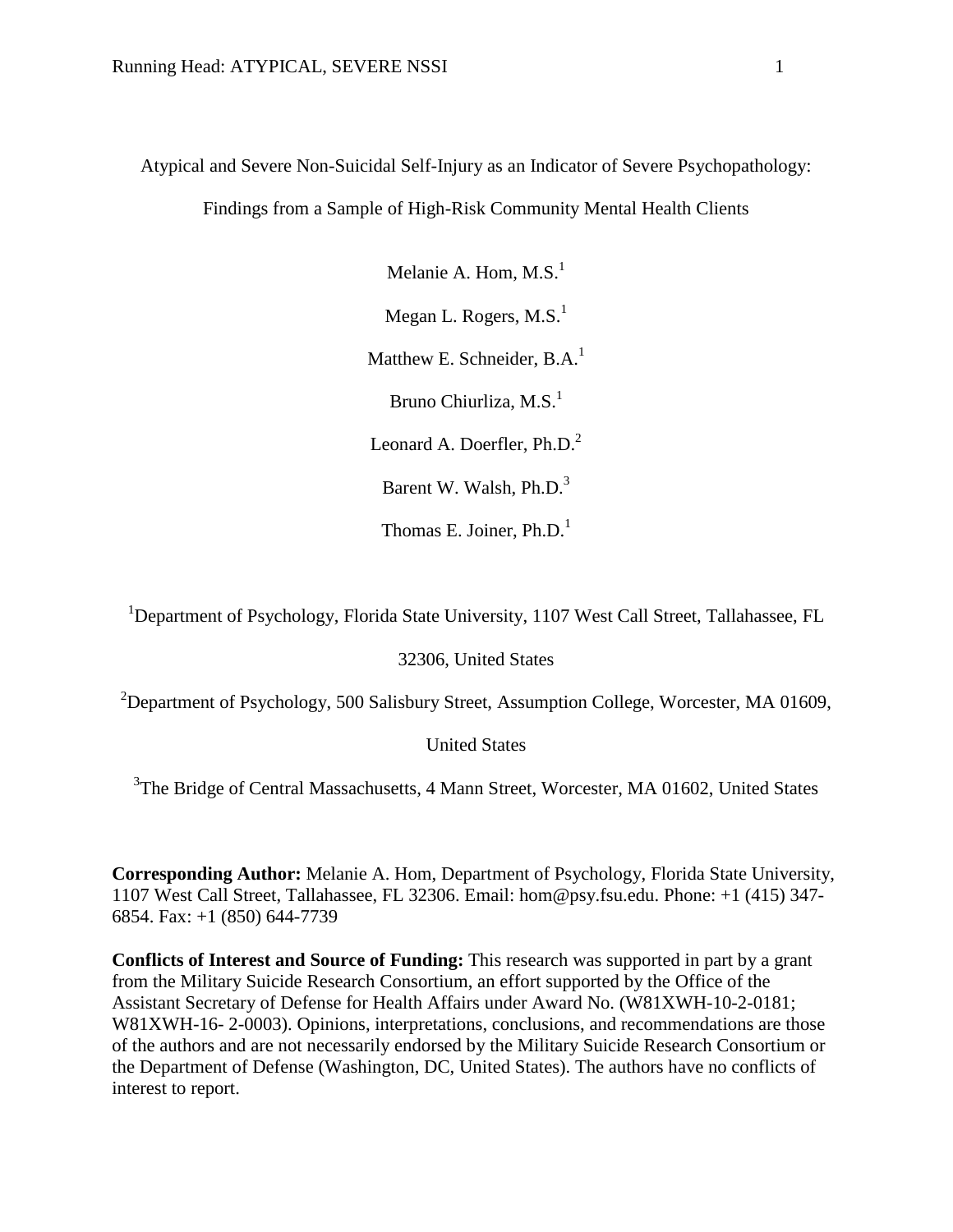## **Atypical and Severe Non-Suicidal Self-Injury as an Indicator of Severe Psychopathology: Findings from a Sample of High-Risk Community Mental Health Clients**

This study examined whether atypical/severe non-suicidal self-injury (NSSI; e.g., foreign body ingestion, cutting necessitating sutures) serves as a marker of severe psychopathology among 467 adult community mental health clients (*n*=33 with an atypical/severe NSSI history). Information regarding psychiatric risk indicators was extracted from participants' psychiatric records. Generalized linear models with negative binomial distribution and log link function, as well as chi-square tests, were utilized to address study aims. Clients with a lifetime atypical/severe NSSI history met criteria for a significantly greater number of psychiatric risk indicators than clients with a lifetime history of common NSSI only; however, these clients were not significantly more likely to report recent suicidal actions. Individuals with an atypical/severe NSSI history may demonstrate more severe psychopathology than those with a history of common NSSI only. Thus, it may be clinically useful to consider individuals with an atypical/severe NSSI history as a high-risk subgroup.

*Keywords.* non-suicidal self-injury; deliberate self-harm; suicide; psychopathology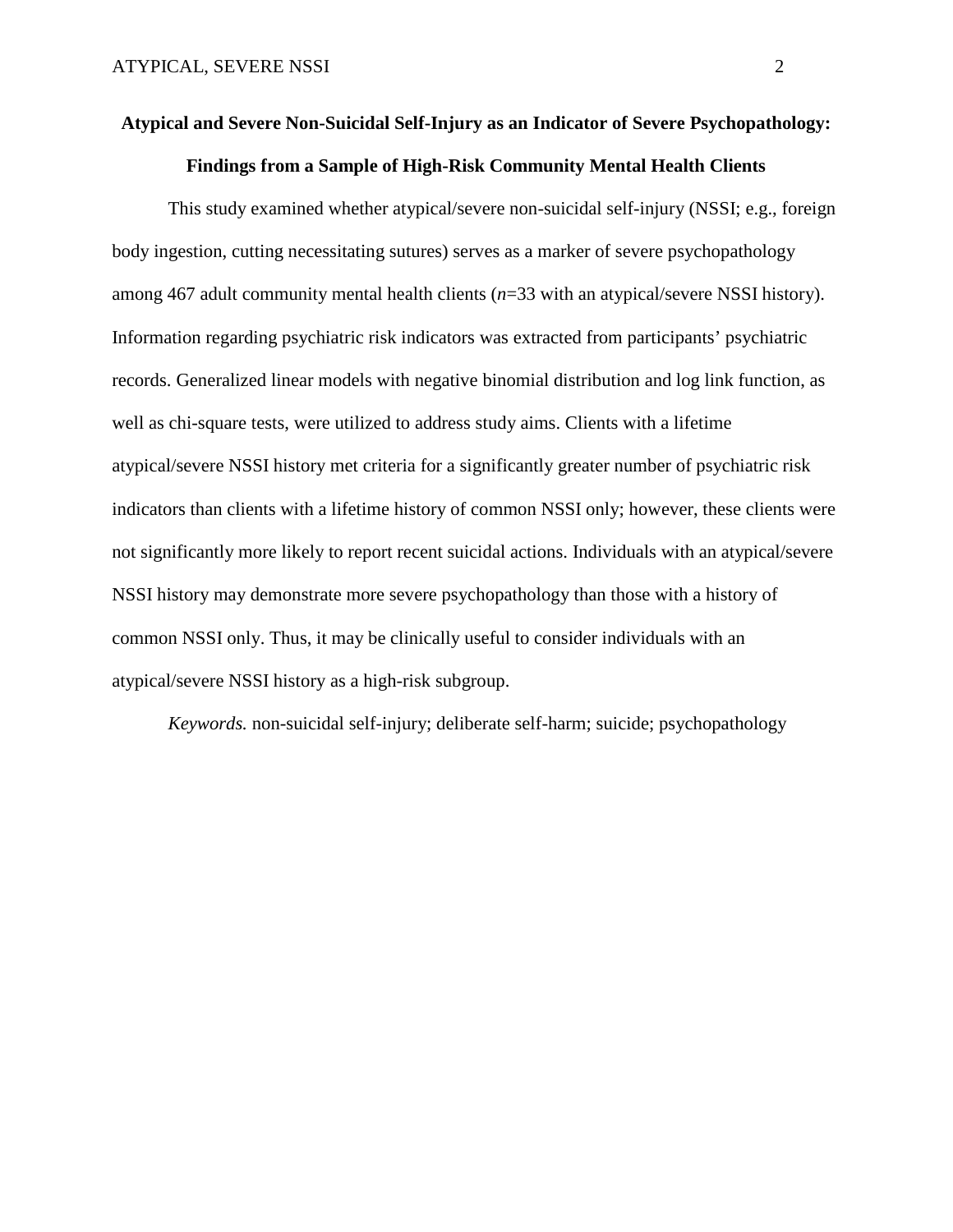#### **Introduction**

Non-suicidal self-injury (NSSI) has been identified as a significant public health problem worldwide (Institute of Medicine [IOM], 2002). The global pooled lifetime prevalence rate of NSSI among adults has been estimated at 5.5% (see Swannell et al., 2014, for meta-analytic review), with higher rates found among clinical samples (19-60%; Nock, 2010). NSSI is defined by the United States (U.S.) Centers for Disease Control and Prevention (CDC) as "behavior that is self-directed and deliberately results in injury or the potential for injury to oneself" (Crosby et al., 2011, p. 21). The *Diagnostic and Statistical Manual of Mental Disorders-Fifth Edition* (DSM-5; American Psychiatric Association [APA], 2013) also notes that this behavior is repeated (i.e., occurs on five or more days in a 12-month period) and importantly emphasizes that NSSI is not enacted with suicidal intent or for purposes that are socially sanctioned. Common examples of NSSI include intentional cutting, scratching, hitting, biting, and burning of oneself (Klonsky, 2007; Nock and Prinstein, 2004).

A growing body of literature suggests that NSSI is a critical marker of psychopathology. For instance, repeated engagement in NSSI is a symptom of borderline personality disorder (BPD; APA, 2013), a disorder associated with high suicide risk (Chesney et al., 2014), as well as severe functional impairment and the presence of comorbid psychiatric disorders (Grant et al., 2008). NSSI has also been repeatedly identified among samples without BPD, underscoring the importance of its investigation in the broader population (Klonsky et al., 2003; Whitlock et al., 2008). For example, across clinical and non-clinical samples, a history of NSSI has been associated with increased risk for both internalizing and externalizing disorders (Klonsky et al., 2003; Nock et al., 2006). Furthermore, NSSI has been associated with clinically significant distress and impairment. A study of patients admitted to an acute care program designed to treat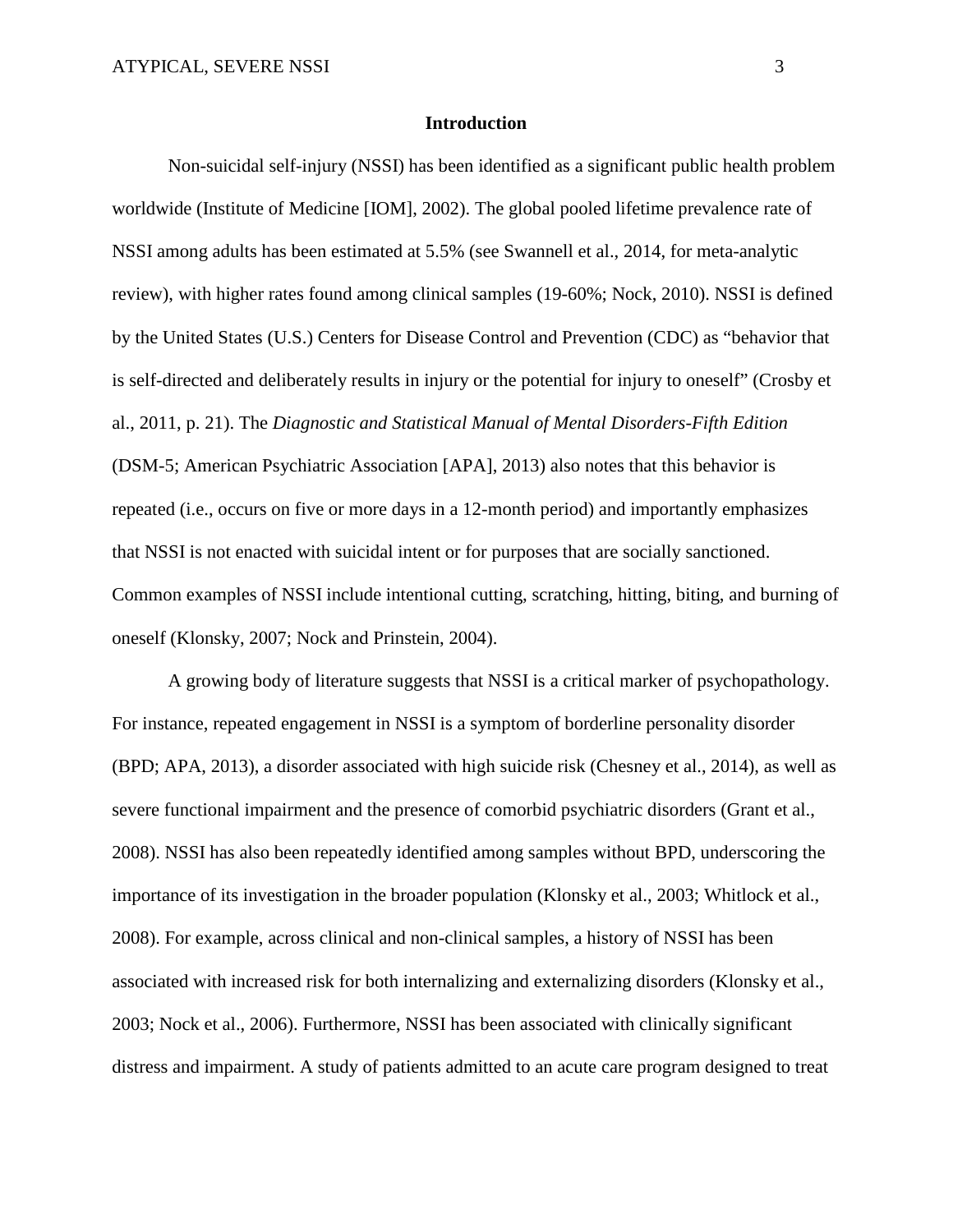#### ATYPICAL, SEVERE NSSI 4

NSSI found that the vast majority (98.2%) of participants reported significant functional impairments associated with their engagement in NSSI (e.g., interference in interpersonal, academic, and/or other areas of functioning; Washburn et al., 2015). Additionally, participants in the same study who were identified as meeting diagnostic criteria for nonsuicidal self-injury disorder—a condition for further study in the *DSM*-*5* (APA, 2013)—reported significantly lower quality of life than those not meeting criteria for this disorder (Washburn et al., 2015).

NSSI has also been consistently identified as a key correlate and robust predictor of suicidal thoughts and behaviors. A review of 31 studies examining NSSI as a risk factor for suicidal behavior found that a history of NSSI was associated with suicidal thoughts and behaviors, even after controlling for age, sex, ethnicity, and socioeconomic status (Hamza et al., 2012). NSSI also appears to be more strongly related to suicide risk than other conditions and symptoms often considered to be associated with suicidal thoughts and behaviors. For example, a study of 117 psychiatric inpatients found that both the presence and number of NSSI episodes were more strongly associated with a history of suicide attempts than depression symptoms, hopelessness, and BPD symptoms (Andover and Gibb, 2010). Similarly, a four-sample investigation of NSSI and suicide attempts found that NSSI was more strongly associated with suicide attempts than were depression, BPD, anxiety, and impulsivity (Klonsky et al., 2013). Taken together, it is evident that NSSI is an important signal of clinical severity and risk.

It is noteworthy, however, that the vast majority of studies on NSSI to date have focused on common and often less medically severe forms of NSSI, including superficial cutting or carving on the arms, legs, and/or stomach; scratching or scraping; and burning (Klonsky, 2007; Nock, 2010). Relatively less attention has been dedicated to understanding forms of NSSI that involve atypical methods (e.g., foreign-body ingestion), atypical and often medically severe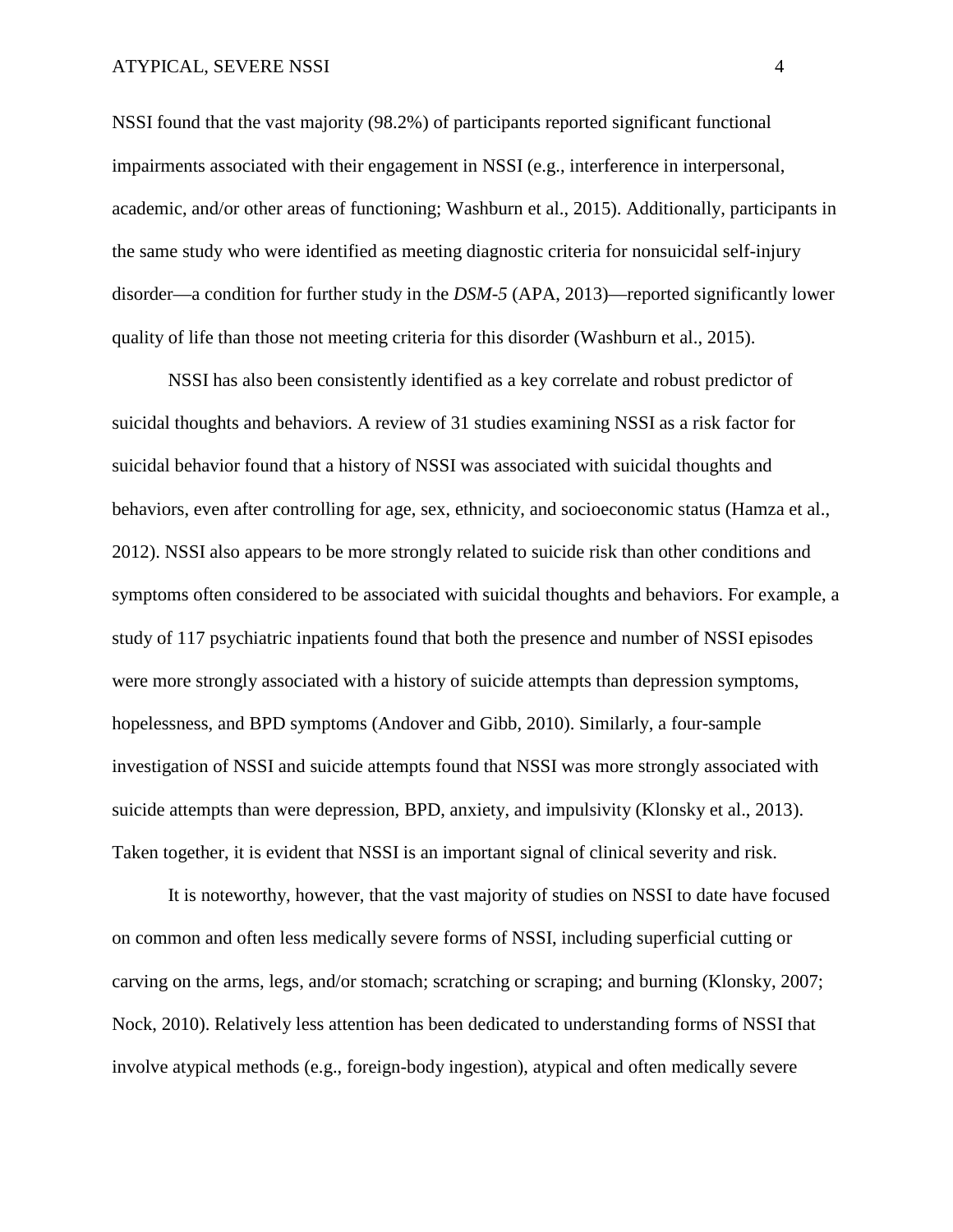injury of uncommon areas of the body (e.g., face, breasts, genitalia), and medically serious NSSI (e.g., cuts necessitating sutures). These various forms of atypical/severe NSSI have been documented in the scientific literature, primarily in case reports and clinical practice recommendations (e.g., Favazza, 1998; Gitlin et al., 2007; Poynter et al., 2011; Walsh, 2007, 2012); however, little is known regarding the clinical pictures and outcomes of individuals with an atypical/severe NSSI history. Indeed, though empirical studies have sought to evaluate correlates of what researchers have termed "severe" NSSI, it is questionable whether behaviors categorized as "severe NSSI" in these studies constitute high-risk NSSI. For instance, Lloyd-Richardson and colleagues (2007) define moderate/severe NSSI as the use of cutting/carving, burning, self-tattooing, scraping, and erasing skin because they identify these methods as being "more clinically severe in nature" (p. 3). Another study by Glenn and Klonsky (2011) describes severe NSSI as that which occurs more frequently and involves a greater number of methods. Unfortunately, these definitions fail to account for the medical severity of the NSSI and the possibility that infrequent NSSI may still result in significant physical harm. In their study of nonsuicidal self-injury disorder, Washburn and colleagues (2015) identify an array of factors that, together, comprise more severe NSSI (e.g., engaging in NSSI to resolve an interpersonal difficulty, greater difficulties controlling preoccupations about NSSI prior to engaging in NSSI). Again, however, these researchers do not account for medical severity or use of uncommon NSSI methods that may result in greater physical harm.

There are some indications from case studies, however, that atypical/severe NSSI may signal particularly severe psychopathology. For instance, in Gitlin and colleagues' (2007) review of case reports, they note that foreign-body ingestion may not only be recurrent but may also be resistant to psychiatric treatment and a signal of poor prognosis. Their review also identifies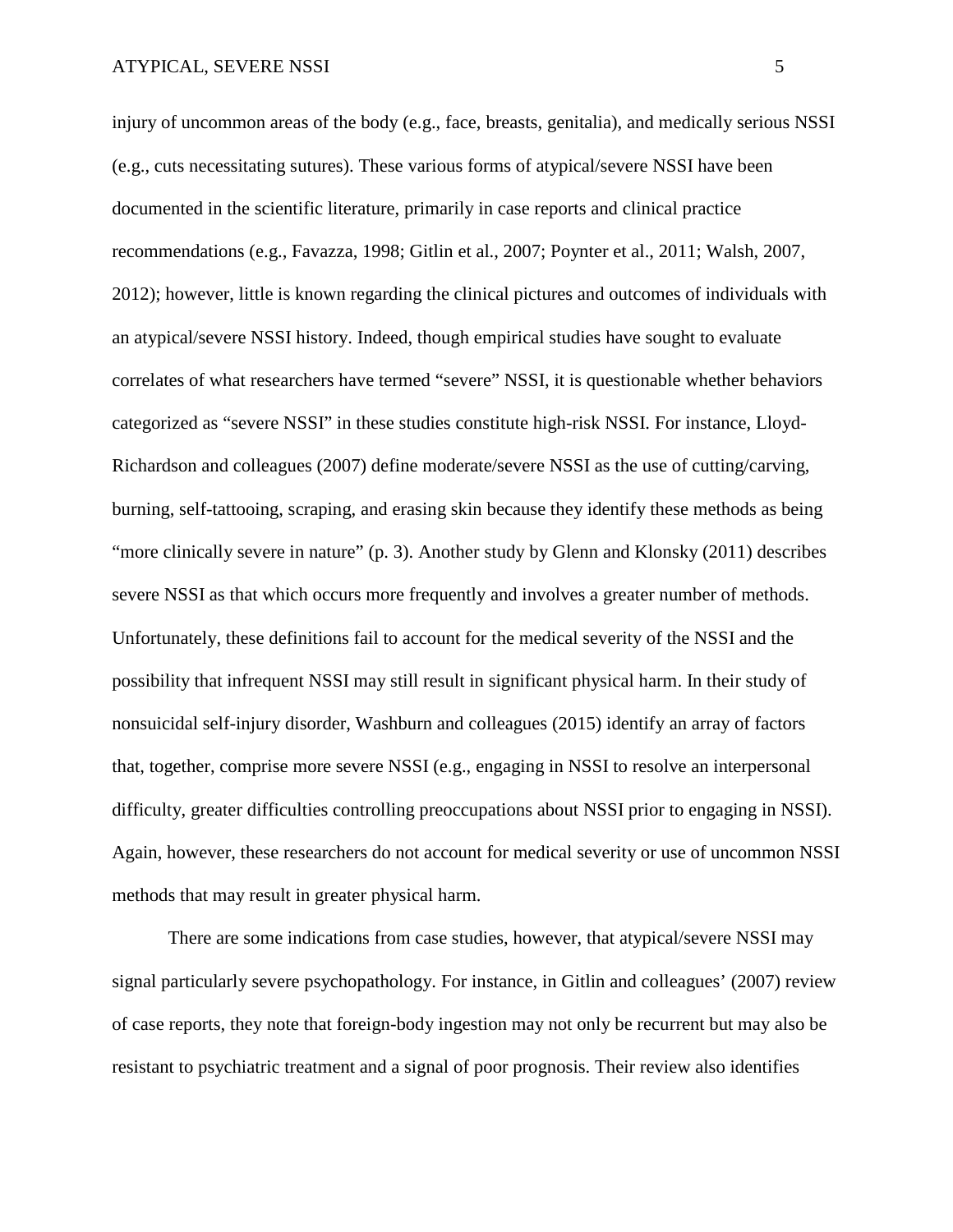these behaviors as occurring specifically among patients with severe personality disorders. A similar pattern of findings is reported in case study review by Reisner and colleagues (2013). They noted that NSSI in the form of foreign-object ingestion seemed to be associated with greater treatment resistance, a trauma history, multiple hospitalizations, and a long psychiatric treatment history. Beyond this, the literature on atypical/severe NSSI remains notably sparse. Though it is plausible based on theories of suicide (e.g., the Interpersonal Theory of Suicide; Joiner, 2005; Van Orden et al., 2010) that engagement in more severe forms of NSSI may increase risk for suicide attempts (e.g., by increasing capability for suicide and subsequently increasing one's potential to enact potentially lethal self-harm), the relationship between atypical/severe NSSI and suicide risk has been largely untested. Thus, further examination of atypical/severe NSSI and its associated clinical characteristics, including suicide risk, is indicated.

#### **The Present Study**

Overall, it appears that further characterization of individuals who engage in atypical/severe forms of NSSI may be clinically useful. To this end, this cross-sectional study sought to examine whether an atypical/severe NSSI history serves as a marker of severe psychopathology and suicide risk in a sample of U.S. community mental health clients. Specifically, using this sample, this study aimed to: (1) identify rates of recent (i.e., past six months) and lifetime atypical/severe NSSI; (2) whether individuals with an atypical/severe NSSI history met criteria for significantly more psychiatric risk indicators than those with (a) a history of common NSSI only and (b) no NSSI history; and (3) investigate whether individuals with a lifetime history of atypical/severe

NSSI were more likely than those with a lifetime history of common NSSI only to report a history of suicidal thoughts, plans, and behaviors. Based on prior literature, it was hypothesized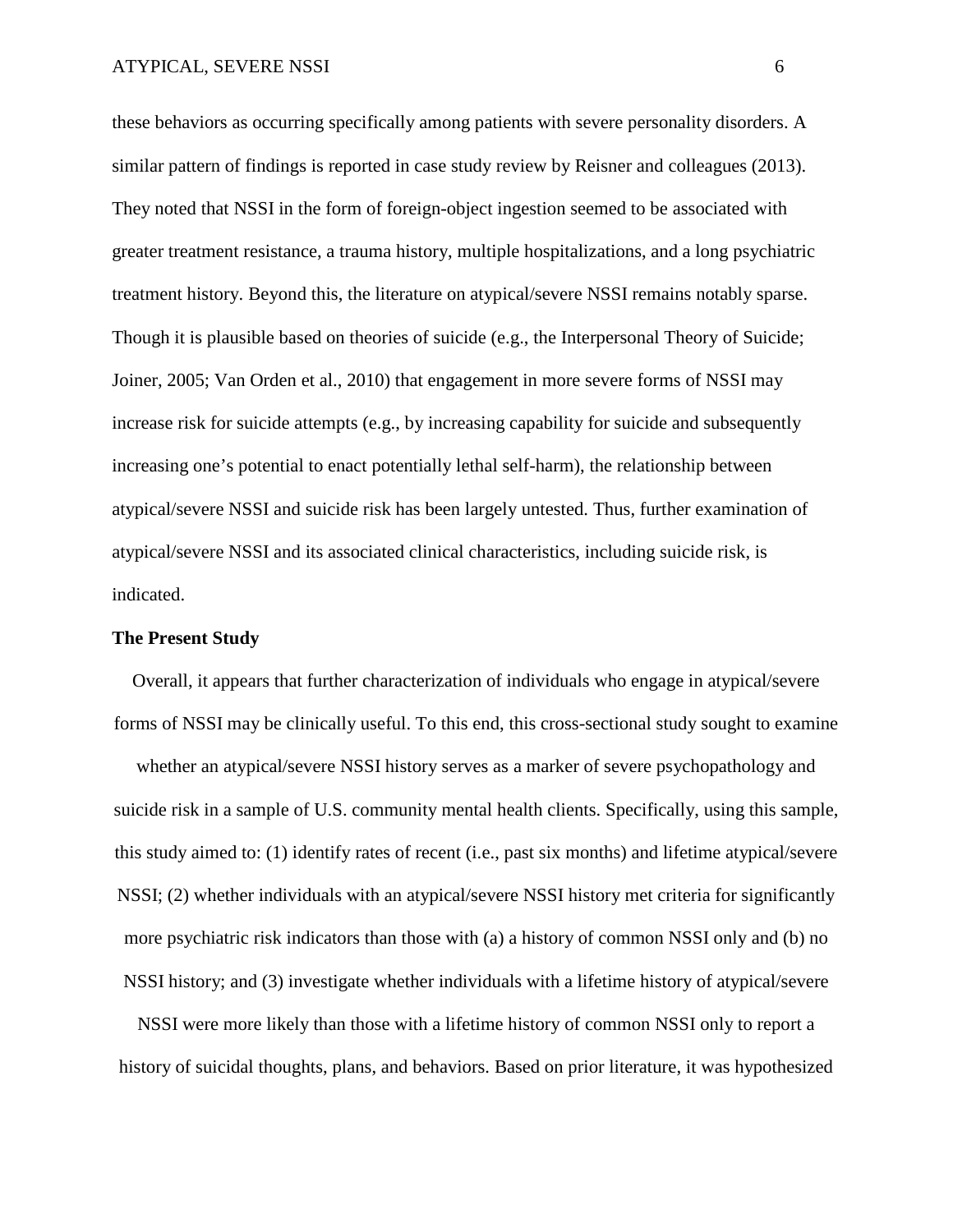that an atypical/severe NSSI history would be significantly associated with a greater number of psychiatric risk indicators and an increased risk for suicidal thoughts and behaviors as compared to a history of common NSSI only. We also note that participants across comparison groups, including the no NSSI history group, all reported clinically significant psychiatric symptoms at

#### intake.**Methods**

We emphasize at the outset that this investigation represents analyses of data collected to inform clinical care rather than to address our study aims. Thus, this study's psychiatric risk indicators are limited to those systematically collected by the human services agency from which this sample is drawn. Additionally, the time frames assessed (i.e., lifetime and past six months) are those routinely utilized by the agency from which clinical data were obtained.

#### **Participants**

The sample was composed of 467 adult community mental health clients engaged in treatment at a large community-based not-for-profit human services agency located in a Northeastern U.S. state. This agency provides mental health services, care management, housing and homelessness services, and health education resources to individuals with complex behavioral conditions. The agency is largely government funded and typically provides services to individuals of relatively low socioeconomic status within a defined catchment area. No inclusion or exclusion criteria were utilized; this sample represented a convenience sample of consecutively admitted clients presenting to the agency.

Demographic and diagnostic information was not available for this specific sample because these data were not originally extracted along with risk indicator data and the study authors do not have access to any records that link study and agency identifiers. However, the state's Department of Mental Health adult clients (of which the current sample represents a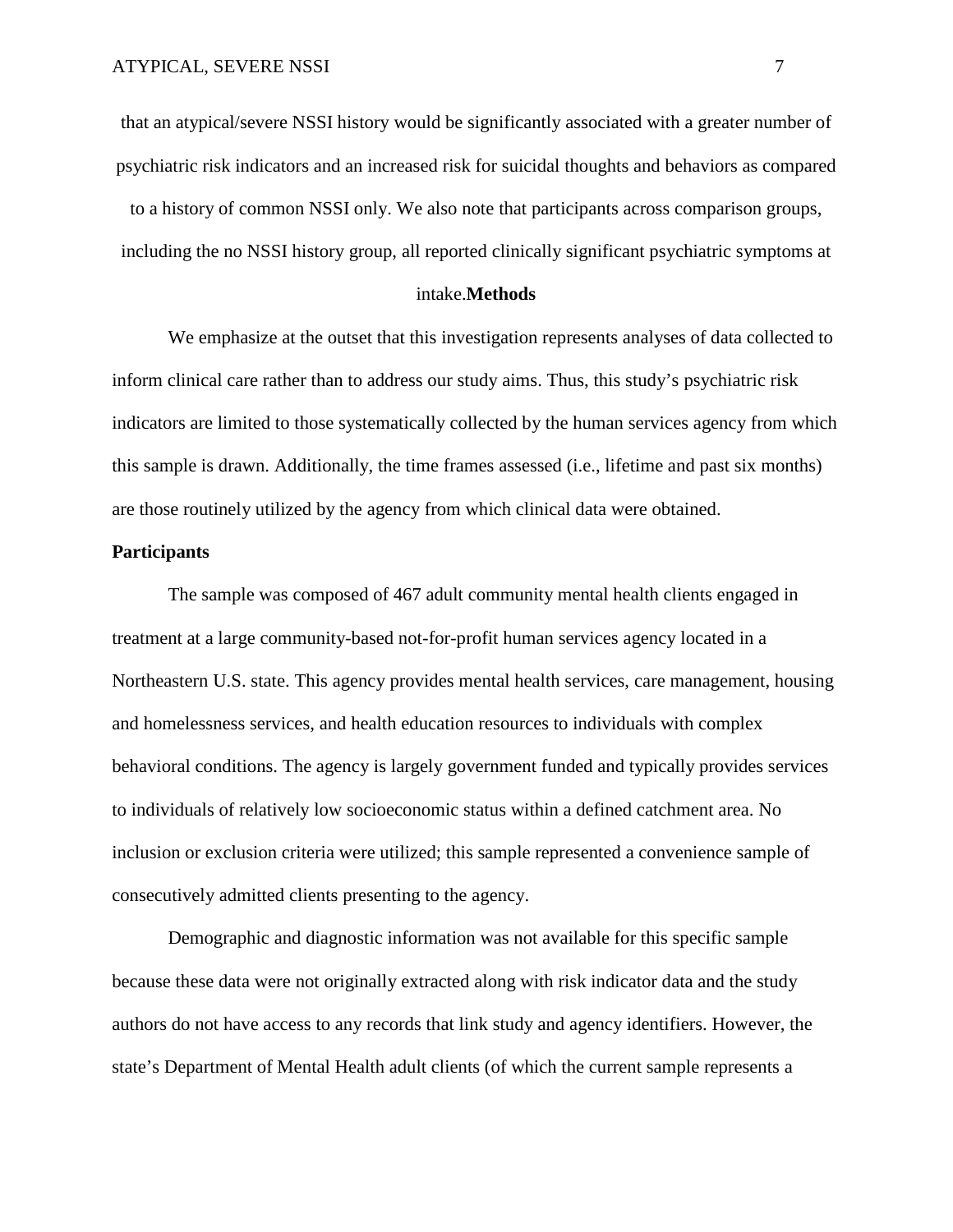subset) are majority male (56%; 44% female), with ages ranging from 19 to 84 years (*M*=42.23). The agency in this study provides evidence-based services to high-risk individuals with severe psychopathology, including dual diagnoses, elevated suicide risk, and severe and persistent mental illness. This agency does not formally assign psychiatric diagnoses to clients; however, common diagnoses assigned by previous clinicians include major depressive disorder, bipolar disorder, schizophrenia, schizoaffective disorder, posttraumatic stress disorder, and/or BPD. The majority of clients at this center have been discharged from state hospital facilities or short-term psychiatric units. A typical length of stay at this agency is at least two years. Clients are generally under 24-hour care through the agency (e.g., living in supervised group homes or supported housing apartments with on-site services and emergency on-call capabilities).

#### **Measures**

**Medical and Psychiatric History.** The Department of Mental Health, located in the same Northeastern U.S. state as the study site, referred all participants to the current agency following administration of a state-mandated comprehensive assessment. This assessment includes quantitative (e.g., assessing severity on a scale) and qualitative (e.g., open-ended response) questions probing psychosocial history, treatment services history, forensic history, and hospitalization history. The same measure is utilized to assess all clients seeking services through the state's Department of Mental Health (see http://www.mass.gov/dmh/policies). To our knowledge, psychometrics properties (e.g., norms) have yet to be established for this measure.

**Risk Indicator History.** During the intake interview process, trained mental health clinicians assessed a battery of risk indicators to inform treatment and clinical decision-making. Clinicians utilized a semi-structured interview approach to ensure that each risk indicator was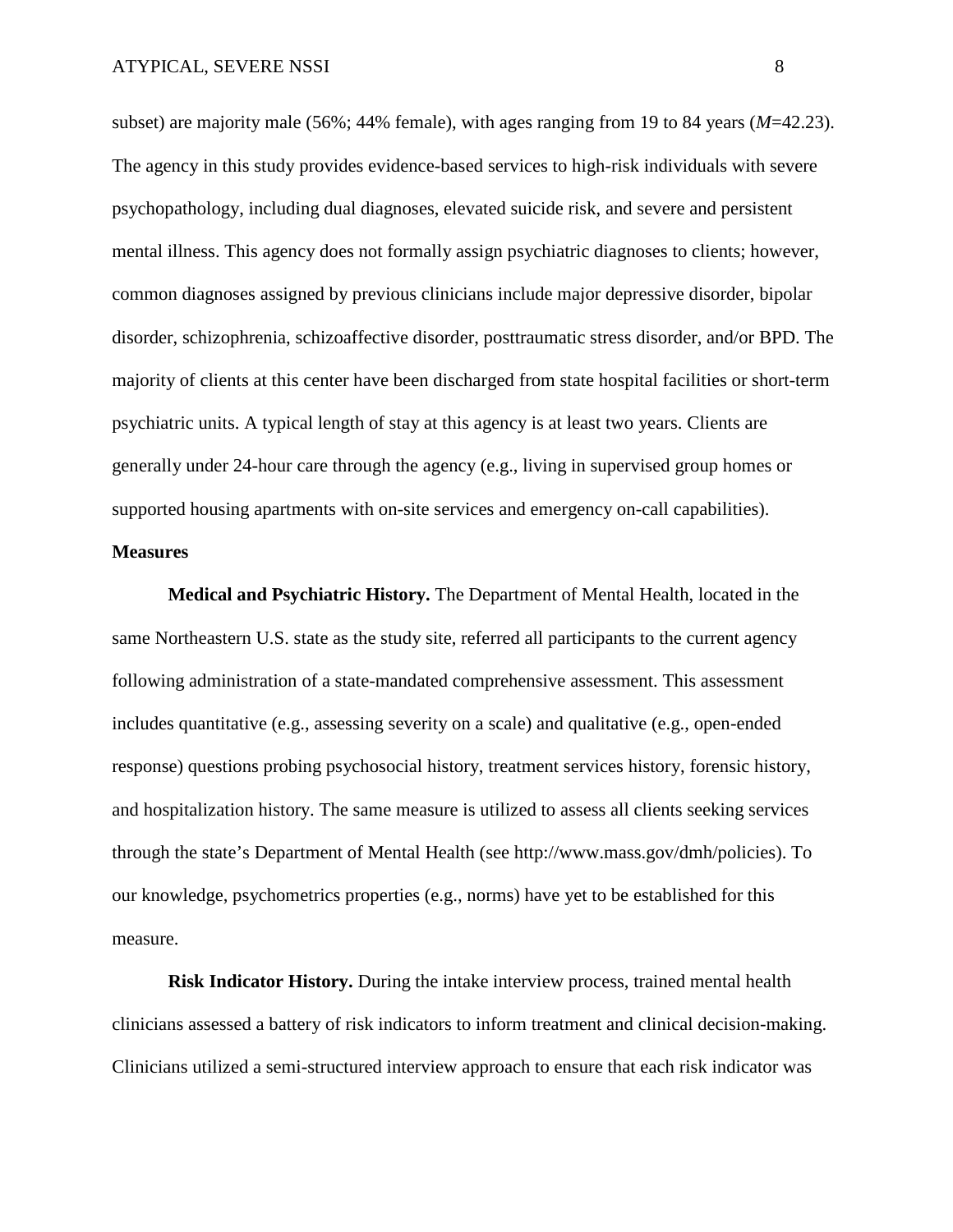probed and to allow for follow-up questions and clarification. Risk indicators spanned the following domains: (1) suicide and self-injury, (2) eating disorders and eating conditions, (3) addiction behaviors, (4) treatment-interfering factors, (5) aggressive and impulsive behaviors, (6) medical concerns, (7) legal concerns, and (8) abuse history (see Table 1 for a complete list of all risk indicators). The agency assesses these specific risk indicators during the intake process due to their demonstrated associations with severe psychopathology, institutionalization, suicide risk, and/or poor treatment outcomes (Barrett et al., 2008; Bostwick et al., 2016; Franklin et al., 2017; Hom and Joiner, 2017; Norman et al., 2012; Swift and Greenberg, 2012). Importantly, these risk indicators also serve as key treatment targets to prevent re-hospitalization. Clinicians documented whether clients met criteria for a lifetime and/or recent (i.e., past six months) history of each indicator. The psychometric properties of this interview assessment have yet to be established; additionally, inter-rater reliability statistics are not available for this measure and no formal quality assurance procedures were utilized for the interview because these data were collected for clinical rather than research purposes. Regarding the operational definition of atypical/severe NSSI for this study, the agency considered foreign-body ingestion, injury of uncommon areas of the body (e.g., face, breasts, genitalia), and injury resulting requiring medical response to be atypical/severe forms of NSSI (Walsh, 2007).

#### **Procedures**

The state's Department of Mental Health referred all study participants to the agency used as our study site. During the intake process, a trained mental health clinician at the treatment center conducted semi-structured interviews with the client, the client's family members (if involved in care), and current providers. Through these interviews, and utilizing referral information provided by the state's Department of Mental Health, the lifetime and recent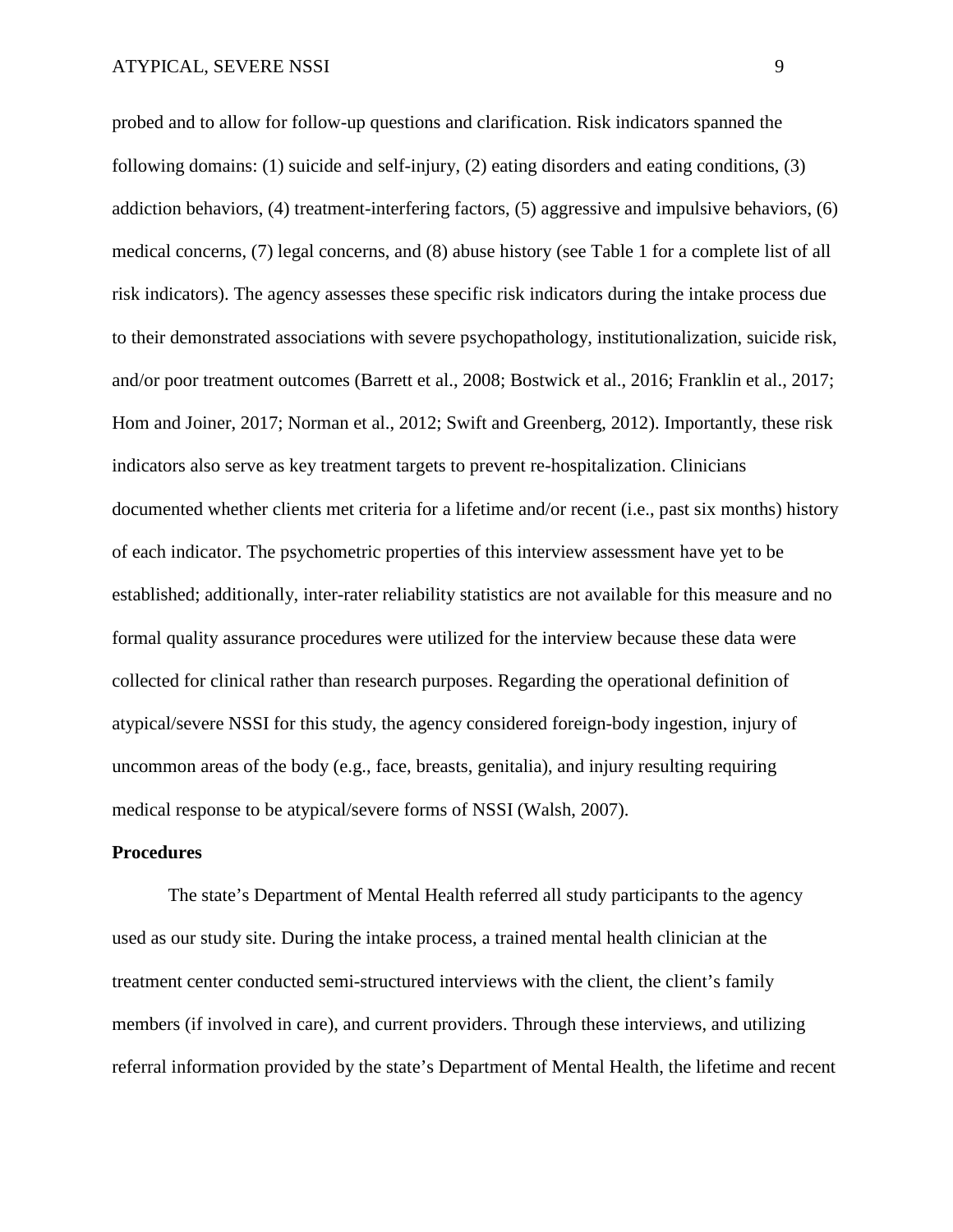(i.e., past six months) presence/absence of each risk indicator was assessed. All data were entered into clients' electronic psychiatric medical records and then extracted into SPSS for the current study. Participants provided informed consent for their psychiatric and medical record data to be utilized for research purposes at intake. Information regarding the proportion of clients who declined participation in research at the clinical site was not systematically collected. The appropriate Institutional Review Board approved all study procedures.

#### **Data Analysis**

Descriptive statistics were utilized to characterize the study sample and identify recent (i.e., past six months) rates of each risk indicator among individuals with a lifetime history of (1) atypical/severe NSSI, (2) common NSSI only, (3) and no NSSI. Number of recent (i.e., past six months) risk indicators was an overdispersed (i.e.,  $S^2 > M$ ;  $S^2 = 8.67$ ,  $M = 2.43$ ) and non-normally distributed (skew  $= 1.93$ ; kurtosis  $= 4.55$ ) count variable. Thus, we utilized generalized linear models (GLMs) with a negative binomial distribution and log link function to compare the mean total number of recent (i.e., past six months) risk indicators present among individuals with a *lifetime* history of (1) atypical/severe NSSI, (2) common NSSI only, (3) and no NSSI. GLMs with a negative binomial distribution and log link function were also used to compare the mean total number of recent (i.e., past six months) risk indicators present among individuals with a *recent* (i.e., past six months) history of (1) atypical/severe NSSI, (2) common NSSI only, (3) and no NSSI. Finally, chi-square tests were conducted to evaluate whether individuals with a lifetime atypical/severe NSSI history were more likely to report a (1) lifetime and (2) recent (i.e., past six months) history of suicidal thoughts, plans, and actions than those with a lifetime history of common NSSI only. Chi-square tests were not conducted to examine suicidality among individuals with a history of recent atypical/severe NSSI given its low rate in this sample (*n*=7).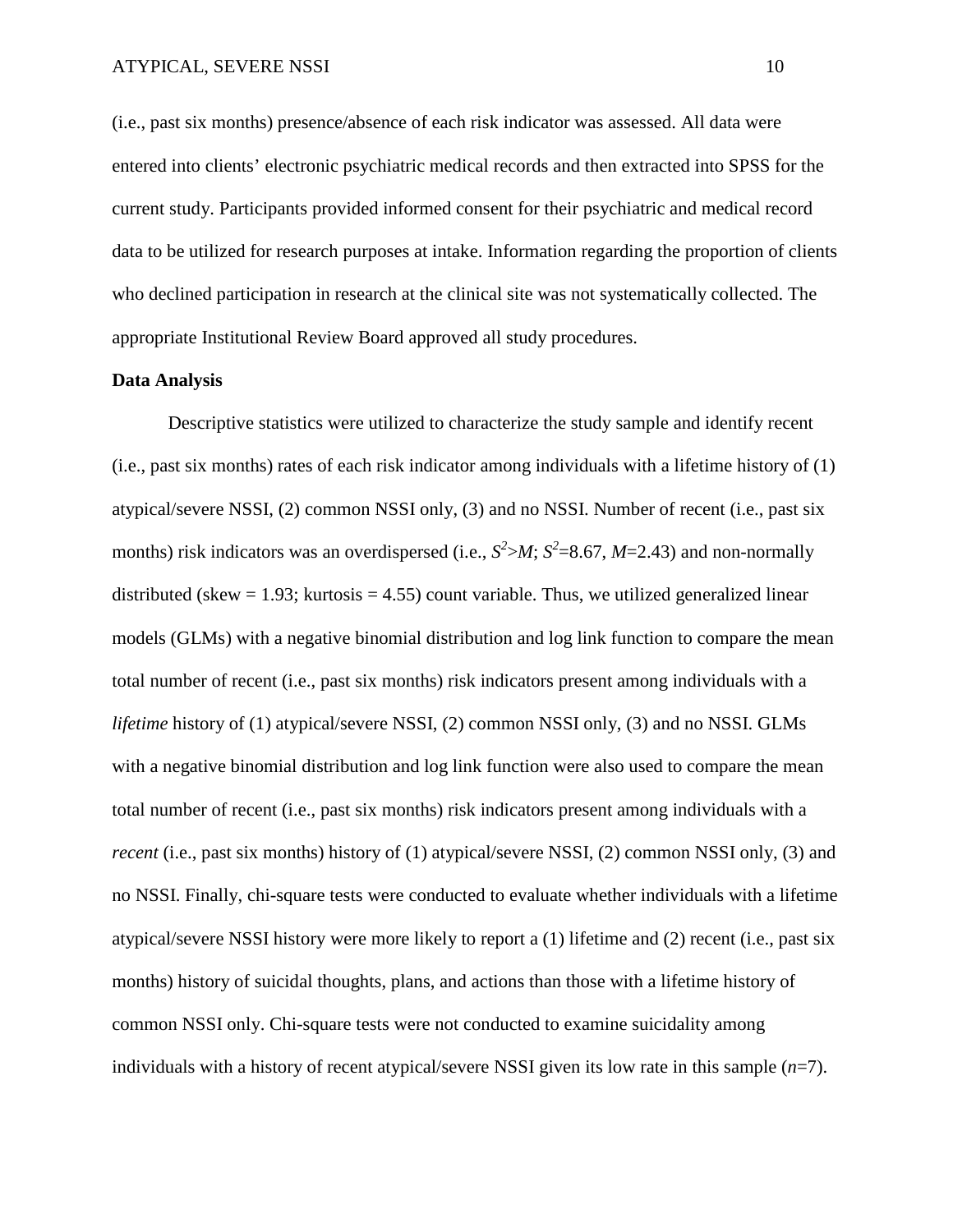#### **Results**

#### **Prevalence of NSSI and Suicidality**

Of the sample, 33 (7.1%) reported a lifetime history of atypical/severe NSSI, with 7 (1.5% of the total sample) of these clients additionally reporting engaging in atypical/severe NSSI in the six months prior to treatment intake. Atypical/severe NSSI in this sample included recurrent foreign body ingestion (e.g., ingestion of objects resulting in potential esophageal damage) and cutting necessitating numerous sutures. By comparison, 127 (27.2%) reported a lifetime history of common NSSI only, of which 31 (6.6% of the total sample) also reported a recent history of common NSSI. Lastly, 307 (65.7%) clients denied a lifetime history of NSSI. With regard to suicidality, in the total sample, lifetime rates of suicidal thoughts disclosed, suicidal plans disclosed, and suicidal actions were 54.2% (*n*=253), 36.4% (*n*=170), and 37.3% (*n*=174), respectively, and rates of these risk indicators in the past six months were 22.1% (*n*=103), 7.7% (*n*=36), and 5.6% (*n*=26), respectively.

#### **Prevalence of Recent Risk Indicators**

Among individuals with a lifetime history of atypical/severe NSSI, the most common recent risk indicators were suicidal thoughts disclosed (*n*=18, 54.5%), unpredictable/rapid mental status changes (*n*=16, 48.5%), and failure to take medications as prescribed (*n*=15, 45.5%). For individuals with a lifetime history of common NSSI only, the most common recent risk indicators were suicidal thoughts disclosed (*n*=53, 41.7%), obesity (*n*=45, 35.4%), and failure to take medications as prescribed (*n*=39, 30.7%). Lastly, for individuals without a lifetime history of NSSI, the most common recent risk indicators were obesity (*n*=25.1%), failure to take medications as prescribed (*n*=54, 17.6%), and substance abuse (*n=*53, 17.2%). See Table 1 for detailed results regarding the prevalence of recent risk indicators across NSSI groups.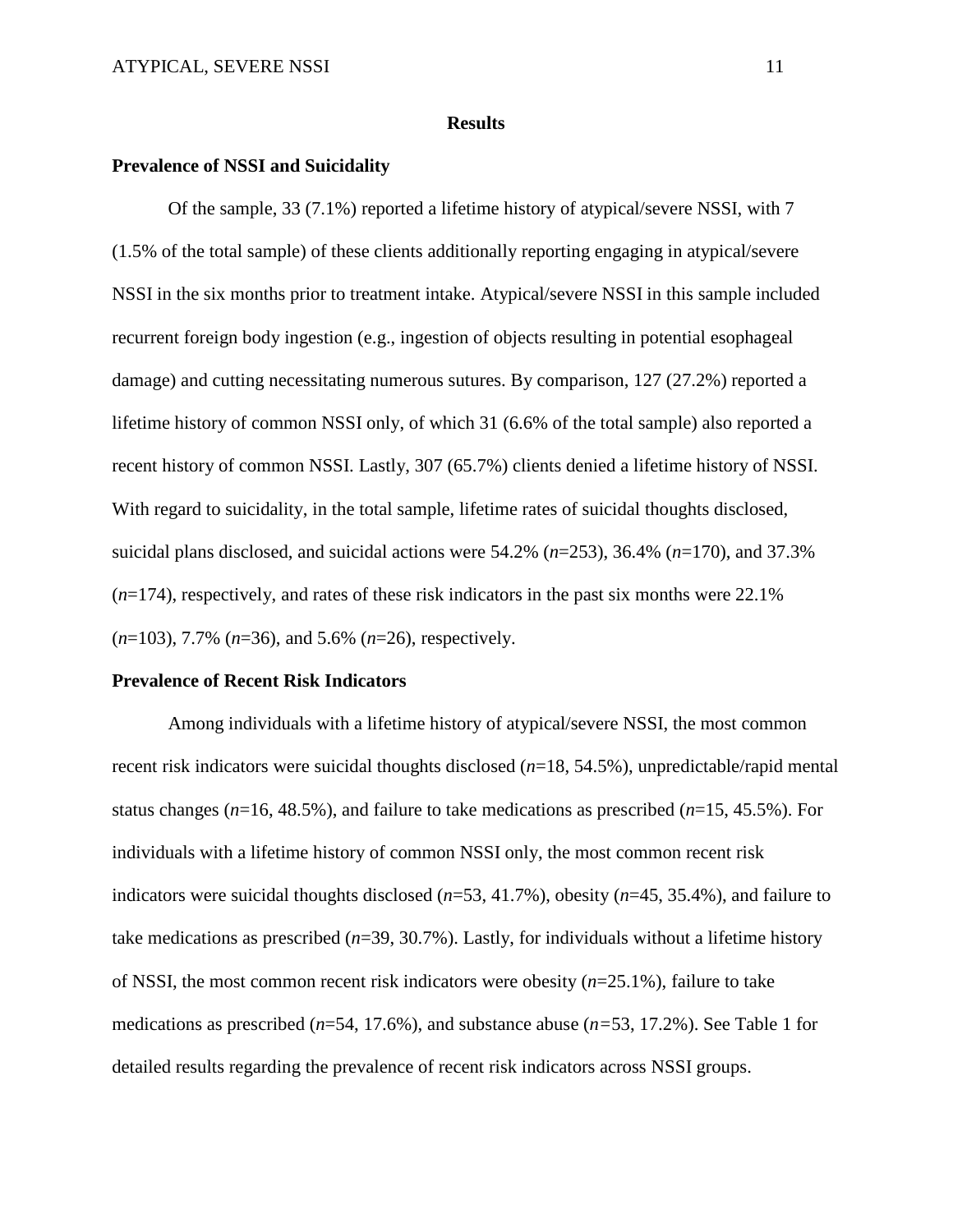#### **Mean Number of Recent Risk Indicators by NSSI Group**

**Lifetime NSSI.** The omnibus test revealed a significant difference in mean number of recent risk indicators between lifetime NSSI groups ( $\chi^2$ [2]=71.30, *p*<.001). Parameter contrasts indicated that individuals with a lifetime history of atypical/severe NSSI (*M*=5.61, *SD*=4.49) met criteria for a significantly greater number of risk indicators than individuals with a lifetime history of common NSSI only ( $M=3.59$ ,  $SD=3.27$ , Wald  $\chi^2=4.34$ ,  $p=.037$ ) and individuals without a lifetime history of NSSI ( $M=1.60$ ,  $SD=2.09$ , Wald  $\chi^2=38.25$ ,  $p<0.01$ ). See Table 2 for detailed results.

**Recent NSSI.** The omnibus test also revealed a significant difference in mean number of recent risk indicators between recent NSSI groups ( $\chi^2$ [2]=65.12, *p*<.001). Parameter contrasts indicated that individuals with a recent history of atypical/severe NSSI (*M*=10.29, *SD*=4.89) met criteria for a significantly greater number of risk indicators than individuals without a recent history of NSSI ( $M=1.99$ ,  $SD=2.40$ ; Wald  $\chi^2=16.81$ ,  $p<0.01$ ) but not individuals with a recent history of common NSSI only ( $M=6.64$ ,  $SD=3.44$ ; Wald  $\chi^2=0.98$ ,  $p=.321$ ). See Table 2 for detailed results.

## **Comparing Suicidality History Among Individuals with Lifetime Atypical/Severe NSSI vs. Common NSSI Only**

**Lifetime Suicidality.** Individuals with a lifetime history of atypical/severe NSSI were not found to have significantly higher rates of *lifetime* suicidal thoughts disclosed, suicidal plans disclosed, or suicidal actions than those with a lifetime history of common NSSI only (*p*s>.05). See Table 3 for detailed results.

**Recent Suicidality** Likewise, individuals with a lifetime history of atypical/severe NSSI were not significantly more likely to have *recently* disclosed suicidal plans or to have *recently*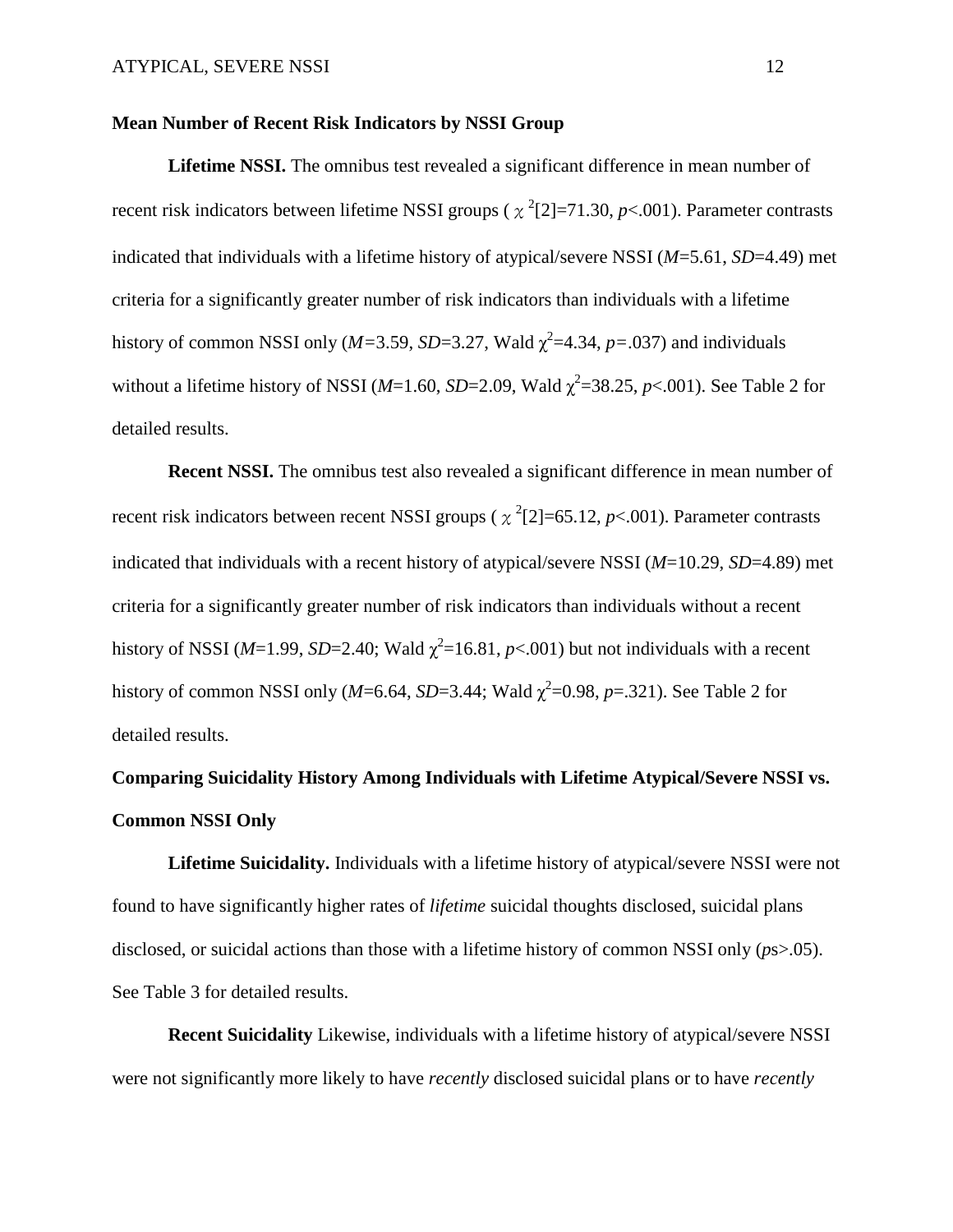made suicidal actions than those with a lifetime history of common NSSI only (*p*s>.05). See Table 3 for detailed results.

#### **Discussion**

This study examined atypical/severe NSSI as a signal of severe psychopathology and suicide risk in a sample of adult community mental health clients. In this sample, 7.1% of participants reported a lifetime history of atypical/severe NSSI (e.g., foreign body ingestion, cutting necessitating numerous sutures). Broadly, results indicate that a history of atypical/severe NSSI may be associated with a cluster of high-risk symptoms and behaviors. Specific findings have implications both for research examining atypical/severe NSSI and for clinical practice, though further research is needed to replicate these findings given the relatively low numbers of individuals with a history of atypical/severe NSSI in our sample.

First, the study sample represented a group of elevated clinical severity, increasing the relevance of findings to other clinical samples. Lifetime rates of suicidal thoughts disclosed (54.2%), suicidal plans disclosed (36.4%), and suicidal actions (37.3%) markedly exceeded lifetime rates of suicide ideation, plans, and attempts in the U.S. general population (5.6-14.3%, 3.9%, and 1.9-8.7%, respectively; Nock et al., 2008). In particular, a notable proportion of individuals with a lifetime history of NSSI (i.e., atypical/severe or common only) met criteria for a range of other risk factors in the past six months, including common NSSI (42.4% and 18.9%, respectively), suicidal thoughts disclosed (54.5% and 41.7%, respectively), suicidal plans disclosed (27.3% and 14.2%, respectively), suicidal actions (24.2% and 11.8%, respectively), substance abuse (36.4% and 22.8%, respectively), failure to take medications as prescribed (45.5% and 30.7%, respectively), and unpredictable and/or rapid mental status changes (48.5% and 28.3%, respectively). These findings are consistent with the treatment setting given that the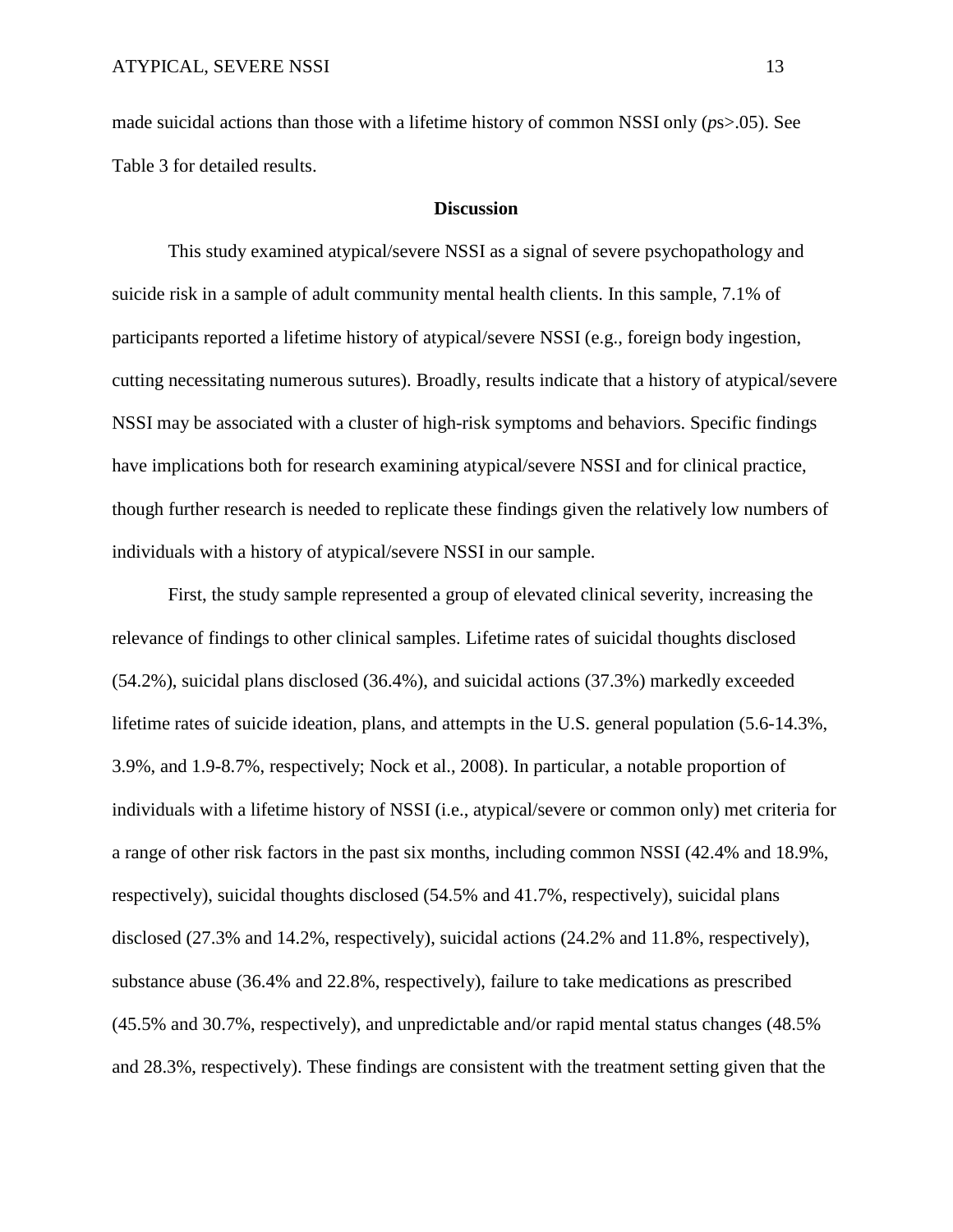human services agency utilized in this study specializes in the treatment and management of chronically ill and high-risk clients.

Second, consistent with study hypotheses, individuals with a lifetime history of atypical/severe NSSI met criteria for significantly more risk indicators than those without a lifetime history of any type of NSSI. Strikingly, individuals with a lifetime history of NSSI also met criteria for significantly more risk indicators than those with a lifetime history of common NSSI only. These findings support prior work indicating that NSSI may be associated with a cluster of high-risk psychiatric symptoms and behaviors (Nock, 2010). Furthermore, these quantitative results align with prior qualitative work suggesting that atypical/severe NSSI may serve as a signal of severe psychopathology, potentially even more so than common or less medically severe forms of NSSI (Gitlin et al., 2007; Poynter et al., 2011; Reisner et al., 2013; Walsh, 2007, 2012). It is worth noting that there were certain risk indicators that appeared to be more prevalent among individuals with a lifetime history of common NSSI only as compared to those with a lifetime history of atypical/severe NSSI. For instance, rates of violence against others were higher among those with a lifetime history of common NSSI (12.6% vs. 6.1%). It is possible that atypical/severe NSSI may be associated with greater functional impairment, thus limiting engagement in such violence. However, because of the relatively low prevalence of violence against others across both groups, we caution against over-interpreting this result and recommend further research to replicate and probe this finding. In sum, though the nature of data collected limited our ability to further delineate the relationship between atypical/severe NSSI and various risk indicators (e.g., we were unable to evaluate the severity and frequency of indicators over time), these initial findings underscore the need for further work aimed at understanding atypical/severe NSSI as a robust indicator of concerning psychopathology.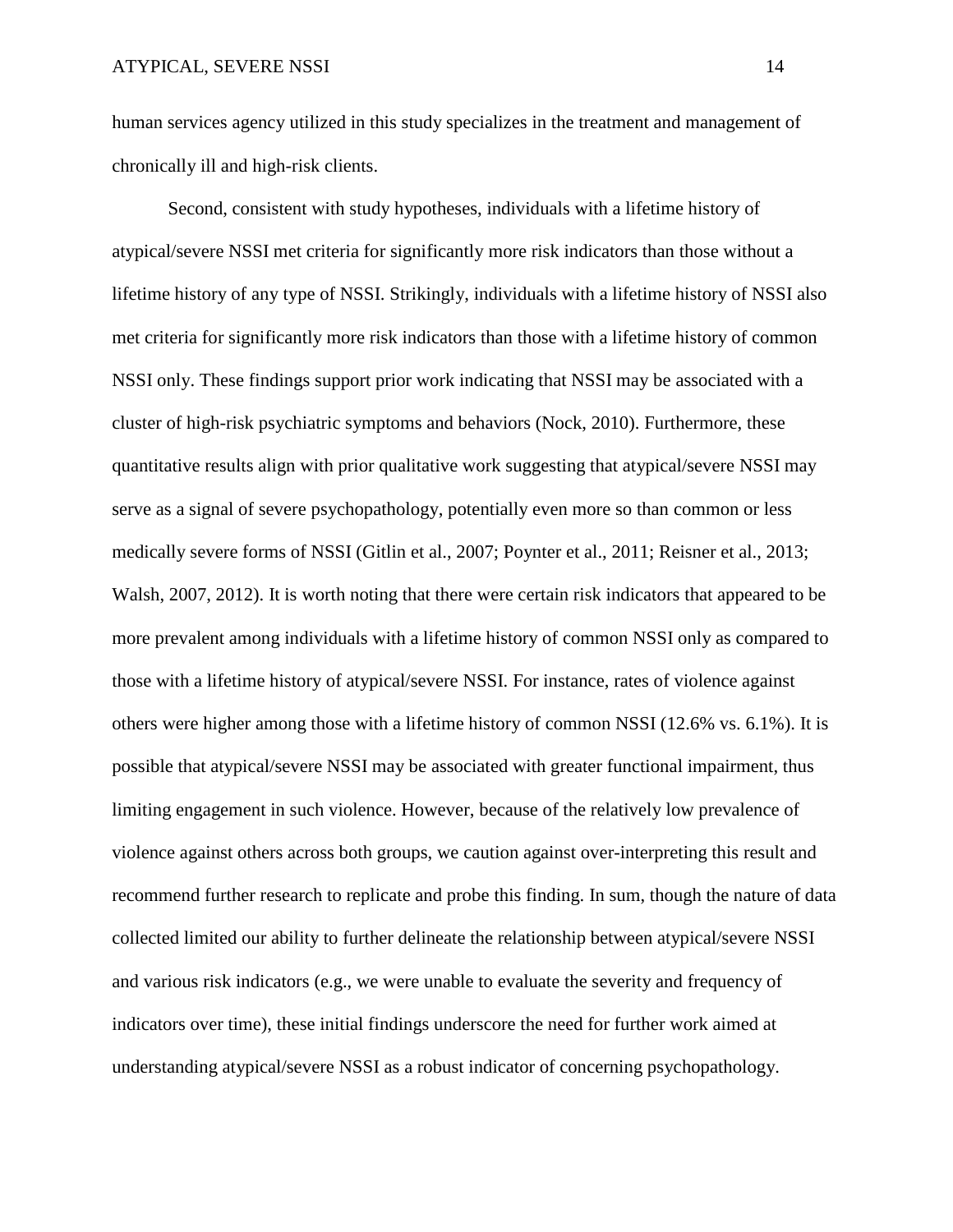With regard to the relationship between atypical/severe NSSI and suicide risk, in contrast with study hypotheses, individuals with a lifetime history of atypical/severe NSSI did not demonstrate significantly higher rates of recent suicidal ideation disclosed, plans disclosed, or actions than individuals with a lifetime history of common NSSI only. It may be, then, that atypical/severe NSSI does not differentially impact suicide risk, as would have been expected based on theoretical accounts of suicide (e.g., the aforementioned Interpersonal Theory of Suicide; Joiner, 2005; Van Orden et al., 2010). However, because relatively few individuals had a lifetime history of atypical/severe NSSI, we emphasize that these findings should be interpreted tentatively as we were likely underpowered to detect significant results.

Finally, in terms of clinical implications, this study highlights the importance of not only assessing whether individuals have a history of NSSI but also probing the specific *types* of NSSI in which they have engaged (Walsh, 2007). Though this assessment approach may seem obvious, many standardized assessments of self-injurious thoughts and behaviors do not explicitly list certain forms of atypical/severe NSSI (e.g., foreign-body ingestion) as options for selection (e.g., Self-Injurious Thoughts and Behaviors Interview [SITBI; Nock et al., 2007], Inventory of Statements About Self-Injury [ISAS; Klonsky and May, 2014]). Detailed probing of NSSI means and location is also important since this line of inquiry can reveal whether self-injury is enacted with an atypical body part or area (e.g., genitalia rather than arms). Of note, to date, empirically supported treatments for NSSI remain limited (Nock, 2010), though emerging work by Franklin and colleagues (2016) suggests that technology-based intervention may bear promise in increasing individuals' aversion to NSSI. Thus, although identification of a history of atypical/severe NSSI may not result in direct treatment of these behaviors, this risk indicator may help clinicians to identify individuals who may warrant more intensive clinical care.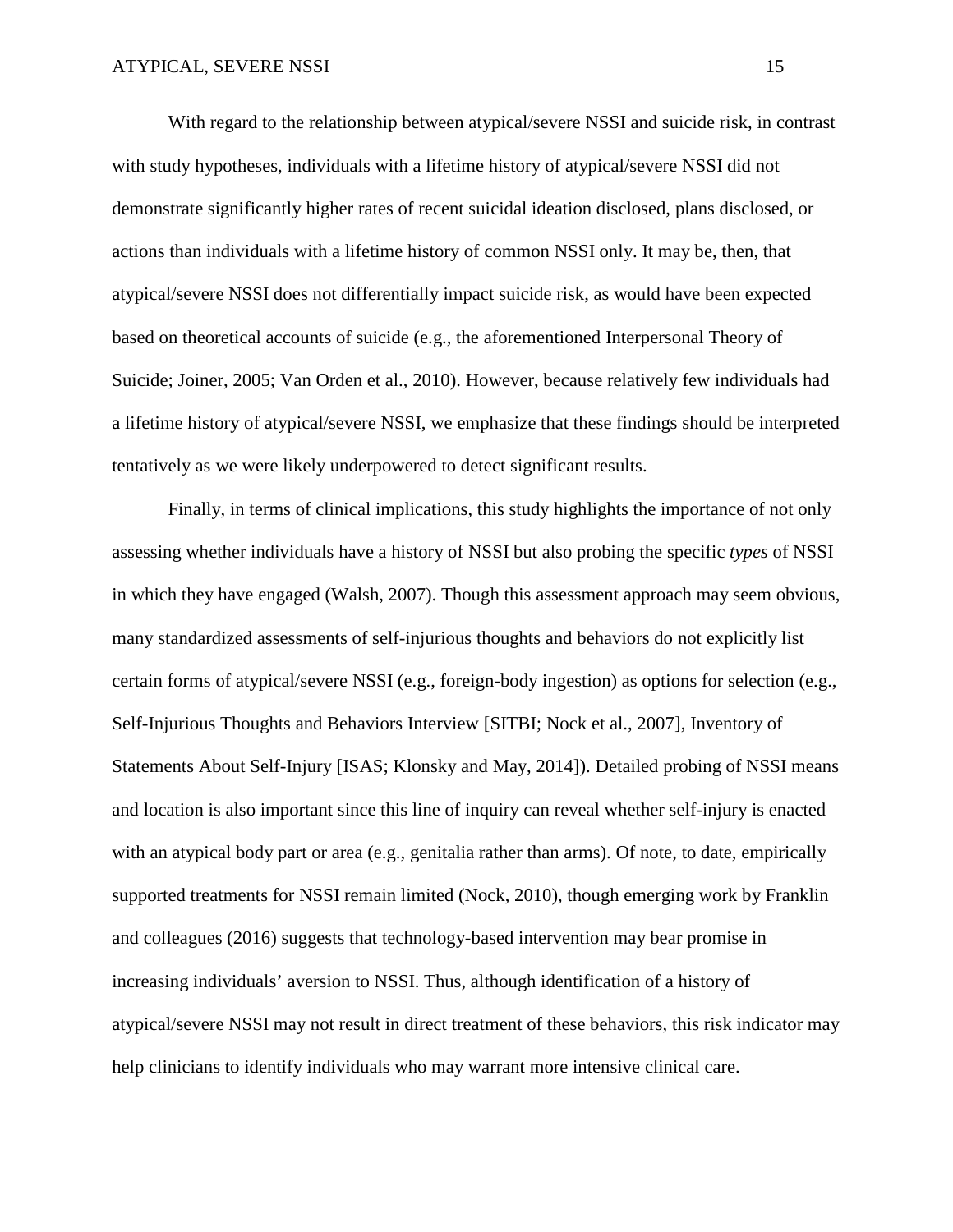#### **Limitations and Future Directions**

This study was not without its limitations. First, as noted, these data were collected to inform clinical care rather than for research purposes. Consequently, detailed information regarding the severity, frequency, and duration of each risk indicator was not systematically collected across participants. Second, neither the Department of Mental Health's assessment nor the agency's clinical interview has yet to undergo psychometric evaluation, which may have impacted the quality of our data. Indeed, because psychiatric risk indicators were not assessed with validated self-report or clinician interview measures, we emphasize that our findings should be interpreted with caution. Future investigations of atypical/severe NSSI would benefit from the use of established measures designed to more thoroughly capture the nature of each indicator. Additionally, the use of multiple raters and calculation of inter-rater reliability would enhance confidence in the identification of the presence of each risk indicator. At the same time, it is important to note that this study represents only an initial step toward empirically examining atypical/severe NSSI; further research utilizing more rigorous assessment methods is certainly needed before definitive conclusions regarding atypical/severe NSSI can be established.

Another significant limitation of the current study is that sociodemographic and clinical data were not available for this sample, preventing us from evaluating whether these factors might influence the relationship between NSSI status, psychiatric risk indicators, and suicide risk. Data were also only collected from one agency; thus, findings may not be generalizable to other geographic regions or populations. Fourth, only the risk indicators utilized to inform clinical practices at the specific human services agency in which this study was conducted were available to the study authors. Other indicators of risk (e.g., BPD symptomatology, sleep problems) might be useful to include in future investigations. Fifth, only suicidal thoughts and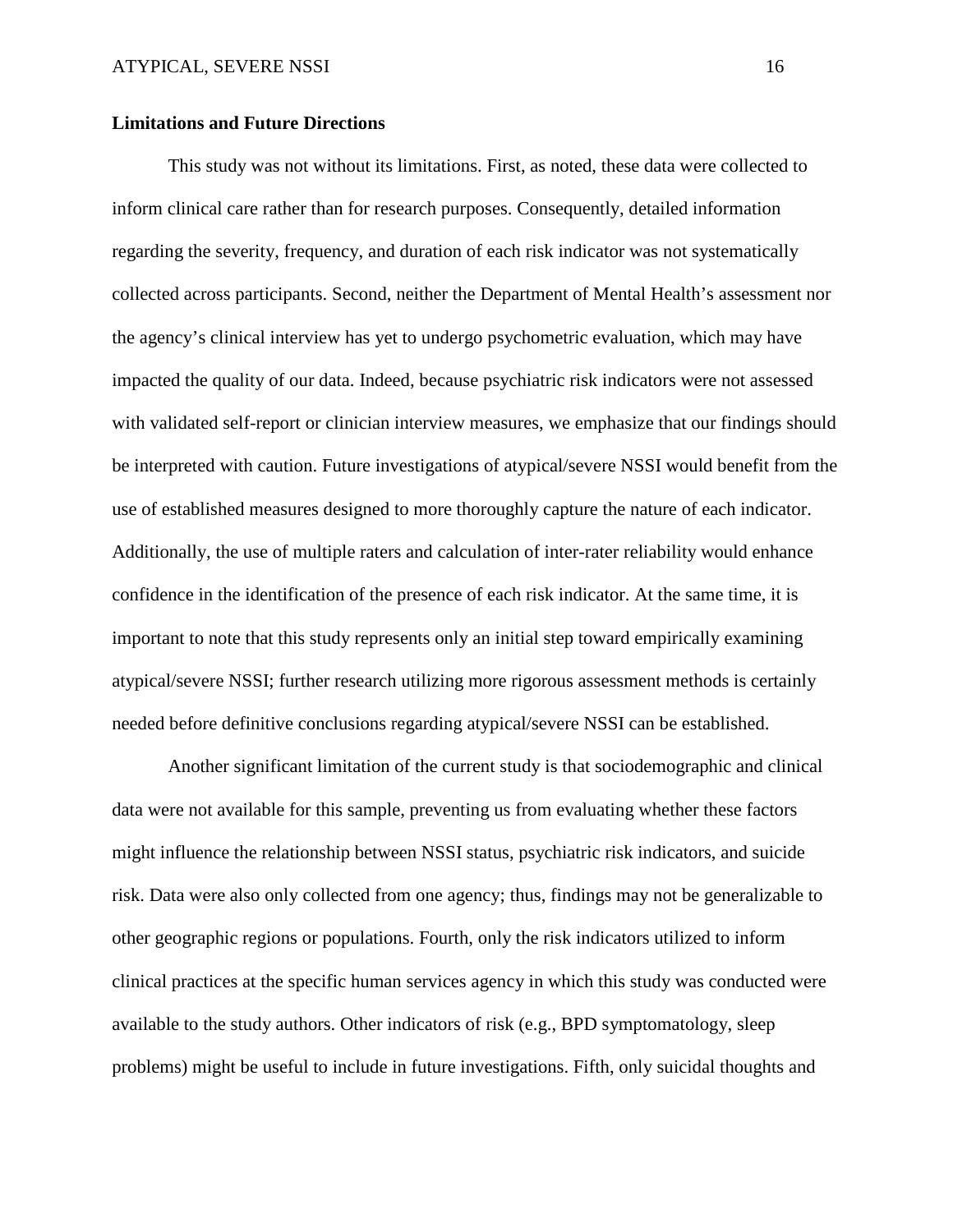plans *disclosed* were assessed. It is possible, then, that rates of suicidal ideation and plans *experienced* were even higher in the current sample (Hom et al., 2017). Sixth, due to the relatively low rates of atypical/severe NSSI in this sample, additional analyses (e.g., regression analyses) were not possible. Relatedly, we reiterate that our results should not be overinterpreted given the relatively low numbers of individuals with a history of atypical/severe NSSI, especially recent NSSI. In future studies, it may be useful to aggregate data across sites. Finally, only cross-sectional and retrospective data were collected; longitudinal designs are warranted. For future studies, collection of information regarding proportion of potentially eligible individuals who decline to participate and who drop out of the study may also inform whether findings are generalizable.

#### **Conclusions**

This study investigated atypical/severe NSSI as a marker of severe psychopathology and suicide risk in a sample of high-risk adult community mental health clients. Results suggest that a history of atypical/severe NSSI may be associated with experiencing a cluster of high-risk psychiatric symptoms and behaviors. Specifically, as compared to clients with a history of common NSSI only, individuals with a history of atypical/severe NSSI met criteria for a greater number of psychiatric risk factors. Overall, findings suggest that individuals with an atypical/severe NSSI history may comprise a group deserving of clinical attention. We look forward to additional work that addresses the limitations of the current study and that seeks to further understand the clinical features and trajectories of atypical/severe NSSI across other samples and settings.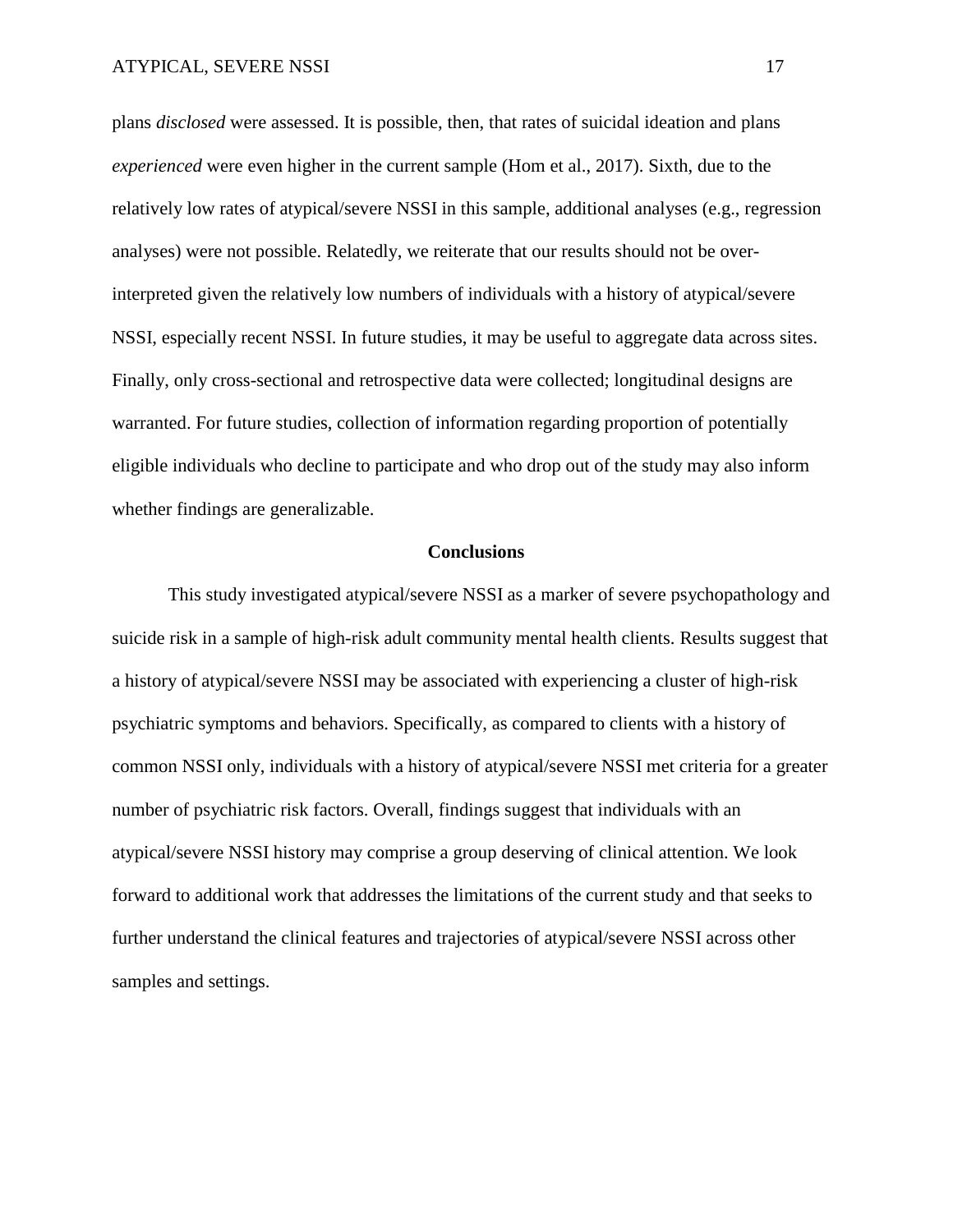#### **References**

- American Psychiatric Association (2013) *Diagnostic and Statistical Manual of Mental Disorders, 5th Edition: DSM-5*. American Psychiatric Association, Washington, DC.
- Andover MS, Gibb BE (2010) Non-suicidal self-injury, attempted suicide, and suicidal intent among psychiatric inpatients. *Psychiatry Res* 178:101–105.
- Barrett MS, Chua WJ, Crits-Christoph P, Gibbons MB, Casiano D, Thompson D (2008) Early withdrawal from mental health treatment: Implications for psychotherapy practice. *Psychotherapy* 45:247–267.
- Bostwick JM, Pabbati C, Geske JR, McKean AJ (2016) Suicide attempt as a risk factor for completed suicide: Even more lethal than we knew. *Am J Psychiatry*
- Chesney E, Goodwin GM, Fazel S (2014) Risks of all-cause and suicide mortality in mental disorders: a meta-review. *World Psychiatry* 13:153–60.
- Crosby AE, Ortega L, Melanson C (2011) *Self-Directed Violence Surveillance: Uniform Definitions and Recommended Data Elements, Version 1.0.* Centers for Disease Control and Prevention, National Center for Injury Prevention and Control, Atlanta, GA.
- Favazza AR (1998) The coming of age of self-mutilation. *J Nerv Ment Dis* 186:259–68.
- Forman EM, Berk MS, Henriques GR, Brown GK, Beck AT (2004) History of multiple suicide attempts as a behavioral marker of severe psychopathology. *Am J Psychiatry* 161:437–443.
- Franklin JC, Ribeiro JD, Fox KR, Bentley KH, Kleiman EM, Musacchio KM, Huang IH, Jaroszewski AC, Chang BP, Nock MK (2017) Risk factors for suicidal thoughts and behaviors: A meta-analysis of 50 years of research. *Psychol Bull* 143:187–232.
- Gitlin DF, Caplan JP, Rogers MP, Avni-Barron O, Braun I, Barsky AJ (2007) Foreign-body ingestion in patients with personality disorders. *Psychosomatics* 48:162–166.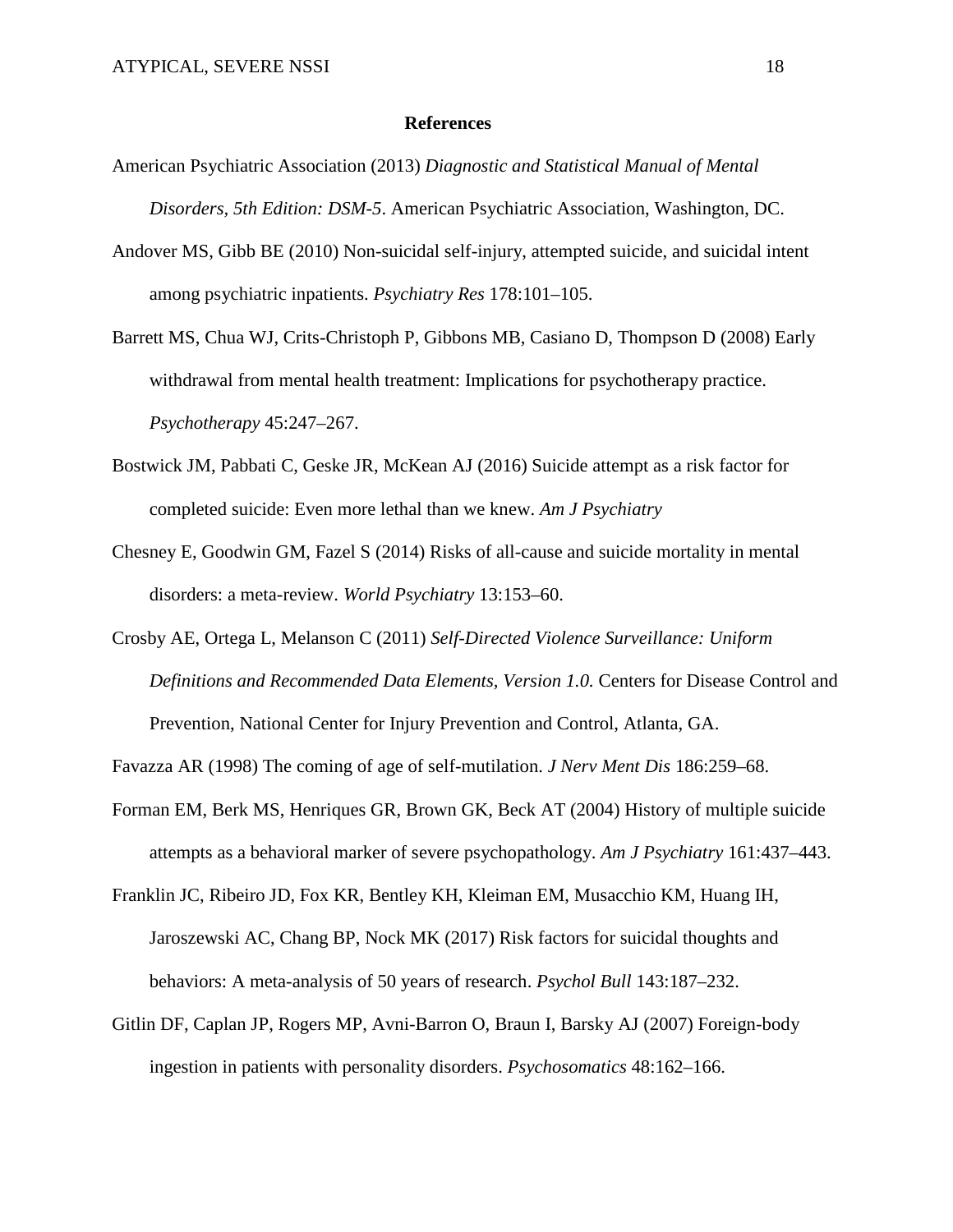- Glenn CR., Klonsky ED (2011) Prospective prediction of nonsuicidal self-injury: a 1-year longitudinal study in young adults. *Behav Ther* 42:751–62.
- Grant BF, Chou SP, Goldstein RB, Huang B, Stinson FS, Saha TD, Smith SM, Dawson DA, Pulay AJ, Pickering RP, Ruan WJ (2008) Prevalence, correlates, disability, and comorbidity of DSM-IV borderline personality disorder: Results from the Wave 2 National Epidemiologic Survey on Alcohol and Related Conditions. *J Clin Psychiatry* 69:533–45.
- Hamza CA, Stewart SL, Willoughby T (2012) Examining the link between nonsuicidal selfinjury and suicidal behavior: A review of the literature and an integrated model. *Clin Psychol Rev* 32:482–95.
- Hom MA, Joiner TE (2017) Predictors of treatment attrition among adult outpatients with clinically significant suicidal ideation. *J Clin Psychol* 73:88–98.
- Hom MA, Stanley IH, Podlogar MC, Joiner TE (2017) "Are you having thoughts of suicide?" Examining experiences with disclosing and denying suicidal ideation. *J Clin Psychol* Institute of Medicine (IOM) (2002) Reducing suicide: A national imperative.

Joiner TE (2005) *Why People Die by Suicide.* Harvard University Press, Cambridge, MA.

- Klonsky ED (2007) The functions of deliberate self-injury: A review of the evidence. *Clin Psychol Rev* 27:226–39.
- Klonsky ED, May AM (2014) Differentiating suicide attempters from suicide ideators: A critical frontier for suicidology research. *Suicide Life Threat Behav* 44:1–5.
- Klonsky ED, May AM, Glenn CR (2013) The relationship between nonsuicidal self-injury and attempted suicide: Converging evidence from four samples. *J Abnorm Psychol* 122:231–7.
- Klonsky ED, Oltmanns TF, Turkheimer E (2003) Deliberate self-harm in a nonclinical population: Prevalence and psychological correlates. *Am J Psychiatry* 160:1501–8.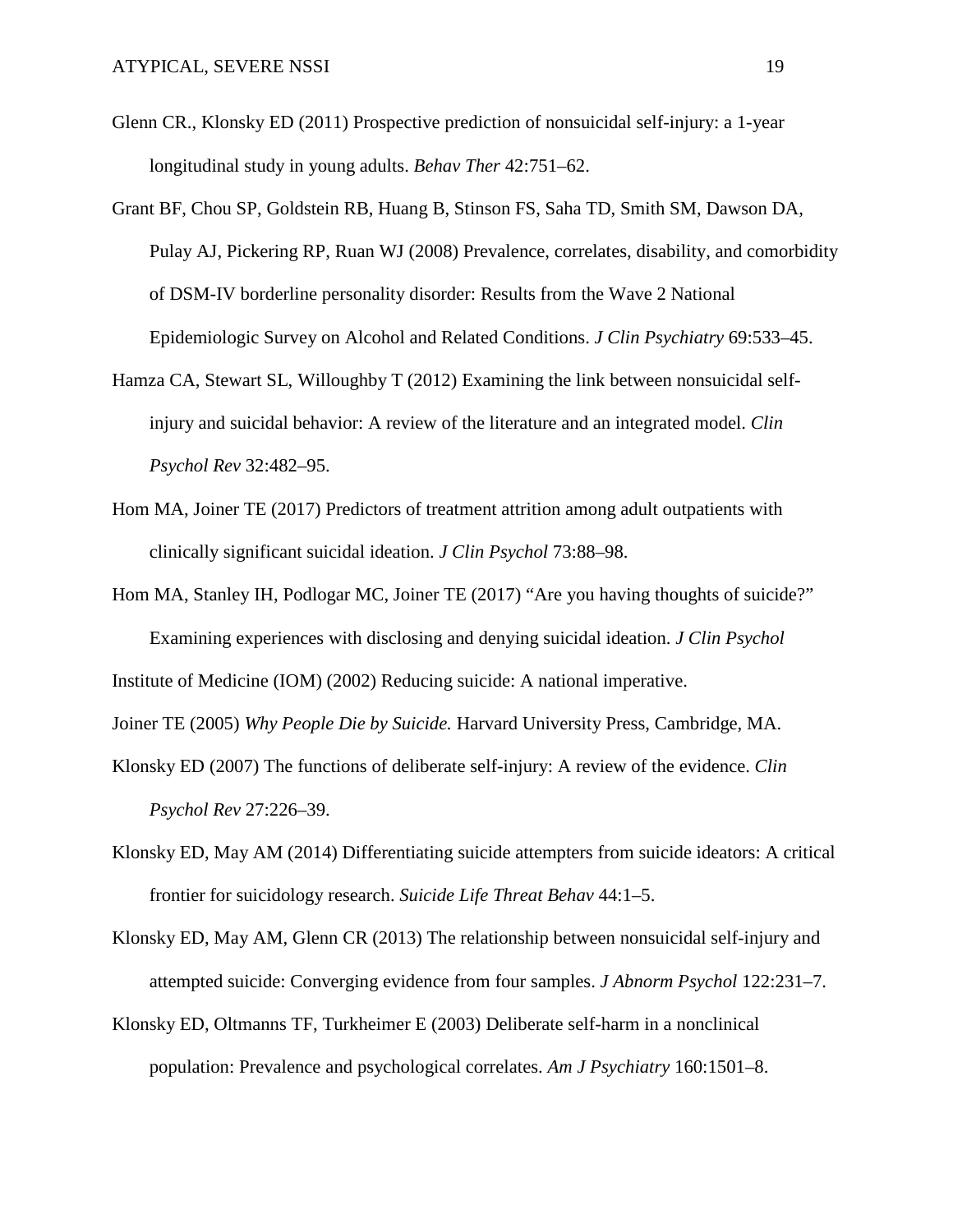- Lloyd-Richardson EE, Perrine N, Dierker L, Kelley ML (2007) Characteristics and functions of non-suicidal self-injury in a community sample of adolescents. *Psychol Med* 37:1183–92. Nock MK (2010) Self-injury. *Annu Rev Clin Psychol* 6:339–63.
- Nock MK, Borges G, Bromet EJ, Alonso J, Angermeyer M, Beautrais A, Bruffaerts R, Chiu WT, de Girolamo G, Gluzman S, de Graaf R, Gureje O, Haro JM, Huang Y, Karam E, Kessler RC, Lepine JP, Levinson D, Medina-Mora ME, Ono Y, Posada-Villa J, Williams D (2008) Cross-national prevalence and risk factors for suicidal ideation, plans and attempts. *Br J Psychiatry* 192:98–105.
- Nock MK, Holmberg EB, Photos VI, Michel BD (2007) Self-Injurious Thoughts and Behaviors Interview: Development, reliability, and validity in an adolescent sample. *Psychol Assess* 19:309–317.
- Nock MK, Joiner TE, Gordon KH, Lloyd-Richardson EE, Prinstein MJ (2006) Non-suicidal selfinjury among adolescents: Diagnostic correlates and relation to suicide attempts. *Psychiatry Res* 144:65–72.
- Nock MK, Prinstein MJ (2004) A functional approach to the assessment of self-mutilative behavior. *J Consult Clin Psychol* 72:885–90.
- Norman RE, Byambaa M, De R, Butchart A, Scott J, Vos T (2012) The long-term health consequences of child physical abuse, emotional abuse, and neglect: A systematic review and meta-analysis. *PLoS Med* 9:e1001349.
- Poynter BA, Hunter JJ, Coverdale JH, Kempinsky CA (2011) Hard to swallow: A systematic review of deliberate foreign body ingestion. *Gen Hosp Psychiatry* 33:518–24.
- Reisner AD, Bornovalova MA, Gordish L, Baker RN, Smith KJ, Sexton RE (2013) Ingestion of foreign objects as a means of nonlethal self-injury. *Personal Disord Theory Res Treat*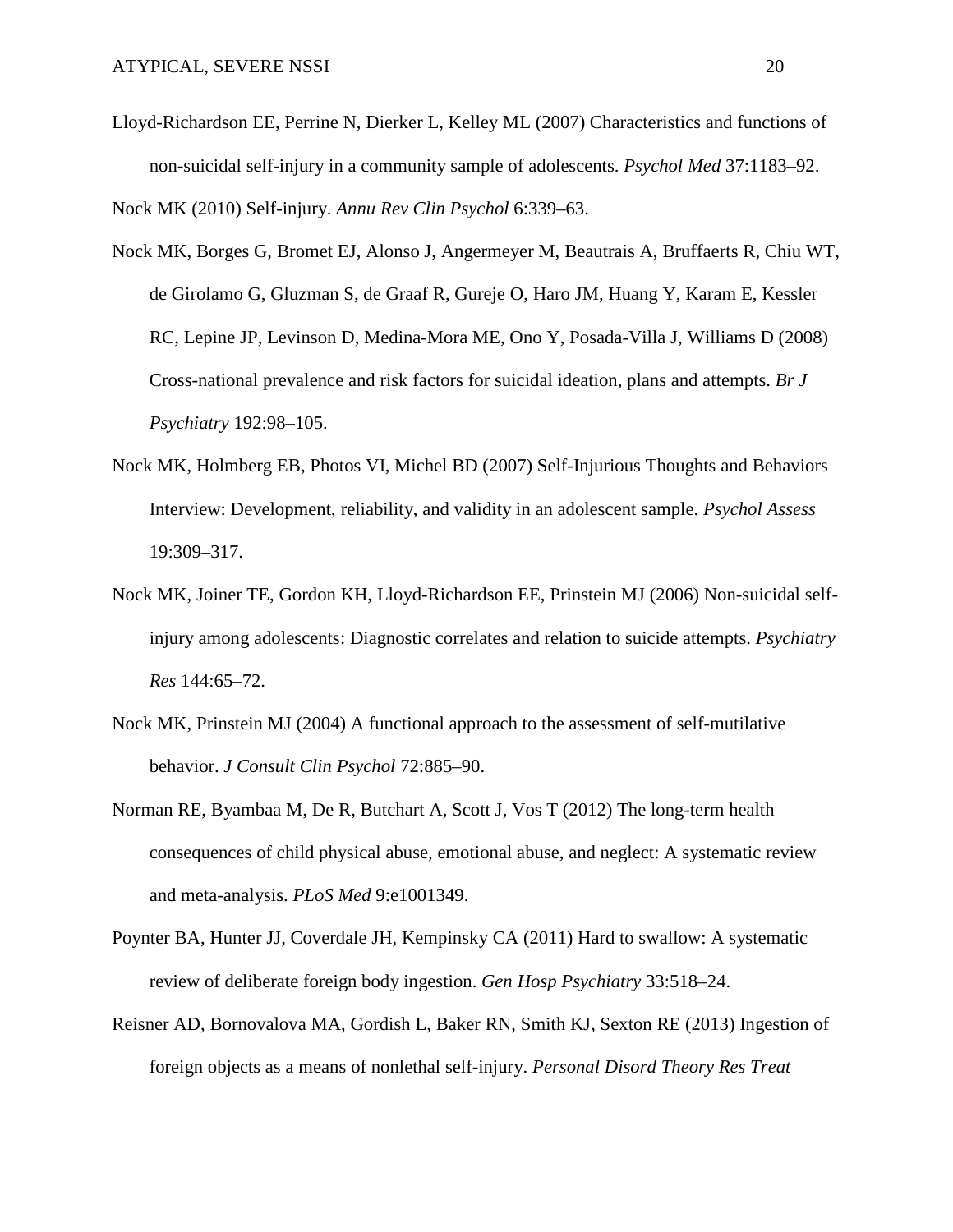4:182–189.

- Ribeiro JD, Franklin JC, Fox KR, Bentley KH, Kleiman EM, Chang BP, Nock MK, (2016) Selfinjurious thoughts and behaviors as risk factors for future suicide ideation. *Psych Med.*
- Swannell SV, Martin GE, Page A, Hasking P, St John NJ (2014) Prevalence of nonsuicidal selfinjury in nonclinical samples: Systematic review, meta-analysis and meta-regression. *Suicide Life Threat Behav* 44:273–303.
- Swift JK, Greenberg RP (2012) Premature discontinuation in adult psychotherapy: A metaanalysis. *J Consult Clin Psychol* 80:547–559.
- Van Orden KA, Witte TK, Cukrowicz KC, Braithwaite SR, Selby EA, Joiner Jr, TE (2010) The interpersonal theory of suicide. *Psychol Rev* 117:575–600.
- Walsh B (2007) Clinical assessment of self-injury: A practical guide. *J Clin Psychol* 63:1057– 1068.
- Walsh BW (2012) Treating self-injury: A practical guide. Guilford Press, New York, NY.
- Washburn JJ, Potthoff LM, Juzwin KR, Styer DM (2015) Assessing DSM–5 nonsuicidal selfinjury disorder in a clinical sample. *Psychol Assess* 27:31–41.
- Whitlock J, Muehlenkamp J, Eckenrode J (2008) Variation in nonsuicidal self-injury: Identification and features of latent classes in a college population of emerging adults. *J Clin Child Adolesc Psychol* 37:725–35.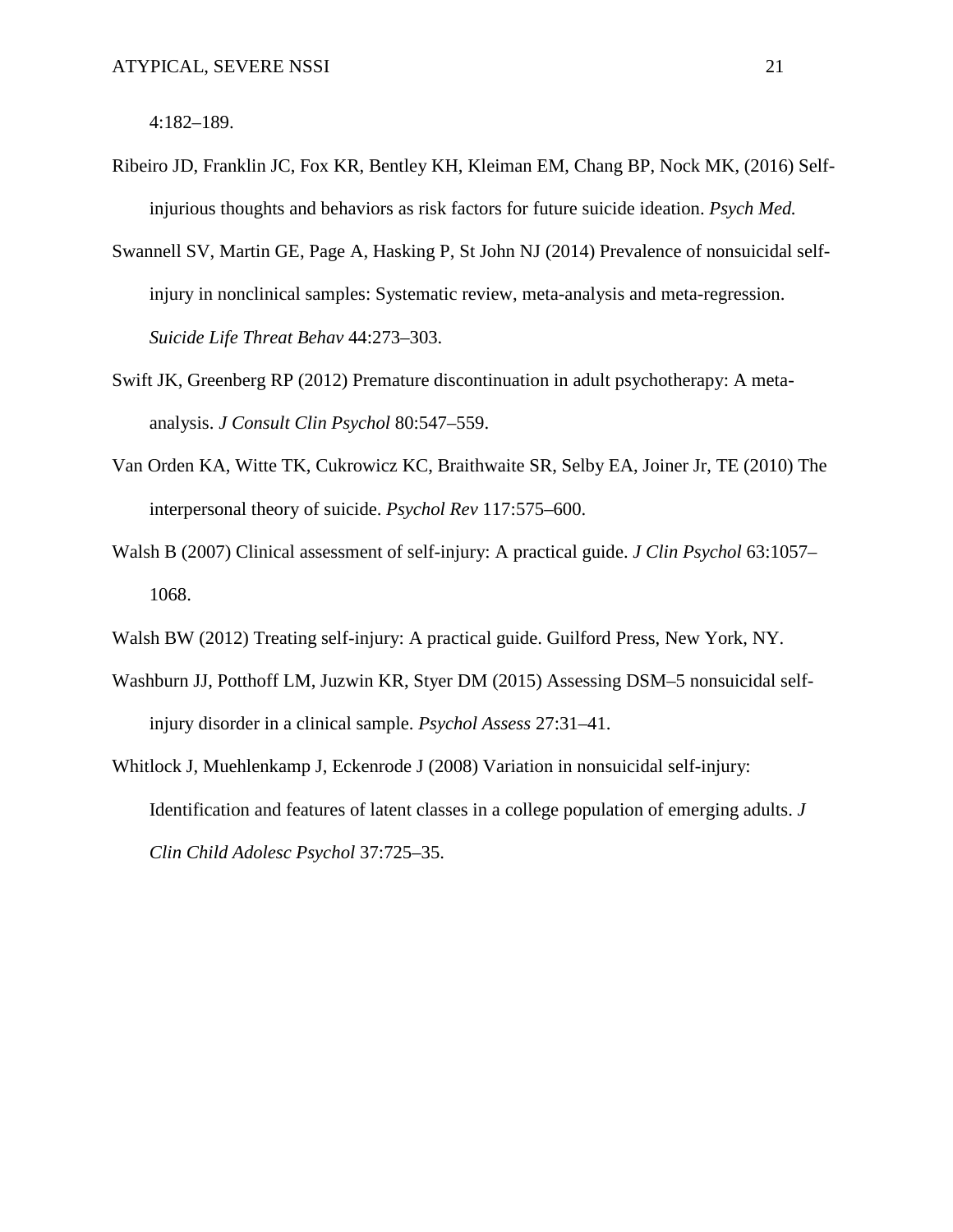## *Table 1*

Prevalence of Recent Risk Indicators among Individuals with a Lifetime History of Atypical/Severe NSSI, Common NSSI Only, and No NSSI (*N* = 467)

|                                                   | Atypical/<br><b>Severe NSSI</b><br>$(n = 33)$ |       | <b>Common NSSI</b><br>Only<br>$(n = 127)$ |       |                        |       |
|---------------------------------------------------|-----------------------------------------------|-------|-------------------------------------------|-------|------------------------|-------|
|                                                   |                                               |       |                                           |       | No NSSI<br>$(n = 307)$ |       |
|                                                   |                                               |       |                                           |       |                        |       |
|                                                   | $\boldsymbol{n}$                              | $\%$  | $\boldsymbol{n}$                          | %     | $\boldsymbol{n}$       | %     |
| <b>Suicide and Self-Injury</b>                    |                                               |       |                                           |       |                        |       |
| <b>Common NSSI</b>                                | 14                                            | 42.4% | 24                                        | 18.9% | $\boldsymbol{0}$       | 0%    |
| <b>Suicidal Thoughts Disclosed</b>                | 18                                            | 54.5% | 53                                        | 41.7% | 32                     | 10.4% |
| <b>Suicidal Plans Disclosed</b>                   | 9                                             | 27.3% | 18                                        | 14.2% | 9                      | 2.9%  |
| <b>Suicidal Actions</b>                           | 8                                             | 24.2% | 15                                        | 11.8% | 3                      | 1.0%  |
| <b>Eating Disorder/Condition</b>                  |                                               |       |                                           |       |                        |       |
| Anorexia                                          | 3                                             | 9.1%  | 9                                         | 7.1%  | $\overline{c}$         | 0.7%  |
| <b>Bulimia</b>                                    | 6                                             | 18.2% | 8                                         | 6.2%  | 5                      | 1.6%  |
| Obesity                                           | 10                                            | 30.3% | 45                                        | 35.4% | 77                     | 25.1% |
| <b>Addiction Behaviors</b>                        |                                               |       |                                           |       |                        |       |
| <b>Substance Abuse</b>                            | 12                                            | 36.4% | 29                                        | 22.8% | 53                     | 17.3% |
| Fire-Setting Behavior                             | $\mathbf{1}$                                  | 3.0%  | $\boldsymbol{0}$                          | 0%    | $\mathbf{1}$           | 0.3%  |
| <b>Treatment-Interfering Factors</b>              |                                               |       |                                           |       |                        |       |
| Failure to Take Medications as Prescribed         | 15                                            | 45.5% | 39                                        | 30.7% | 54                     | 17.6% |
| Leave Program Against Recommendations             | 8                                             | 24.2% | 21                                        | 16.5% | 15                     | 4.9%  |
| Negative Perception of Intense Family Involvement | 9                                             | 27.3% | 25                                        | 19.7% | 24                     | 7.8%  |
| Diagnosis for Which Program Has Limited           |                                               |       |                                           |       |                        | 2.0%  |
| Training/Experience                               | 3                                             | 9.1%  | 5                                         | 3.9%  | 6                      |       |
| Unpredictable/Rapid Mental Status Changes         | 16                                            | 48.5% | 36                                        | 28.3% | 40                     | 13.0% |
| <b>Aggressive/Impulsive Behaviors</b>             |                                               |       |                                           |       |                        |       |
| <b>Physical Violence Toward Others</b>            | $\overline{c}$                                | 6.1%  | 16                                        | 12.6% | 14                     | 4.6%  |
| <b>Inability to Avoid Dangerous Situations</b>    | 6                                             | 18.2% | 24                                        | 18.9% | 25                     | 8.1%  |
| <b>Physical Restraint Needed</b>                  | 5                                             | 15.2% | 9                                         | 7.1%  | $\overline{4}$         | 1.3%  |
| Problematic Sexual Behavior                       | $\mathbf 1$                                   | 3.0%  | 3                                         | 2.4%  | 6                      | 2.0%  |
| <b>Medical Concerns</b>                           |                                               |       |                                           |       |                        |       |
| Life-Threatening/Complex Medical Status           | 6                                             | 18.2% | 16                                        | 12.6% | 38                     | 12.4% |
| Physical Challenges Affecting Service Delivery    | 1                                             | 3.0%  | 5                                         | 3.9%  | 8                      | 2.6%  |
| <b>Legal Concerns</b>                             |                                               |       |                                           |       |                        |       |
| <b>Registered Sex Offender</b>                    | $\boldsymbol{0}$                              | 0%    | $\boldsymbol{0}$                          | 0%    | 5                      | 1.6%  |
| <b>High Risk Boundary Violations</b>              | 5                                             | 15.2% | 6                                         | 4.7%  | 12                     | 3.9%  |
| Significant Legal Involvement                     | 6                                             | 18.2% | 14                                        | 11.0% | 27                     | 8.8%  |
| Criminal Behavior                                 | $\mathbf{2}$                                  | 6.1%  | 12                                        | 9.4%  | 16                     | 5.2%  |
| Frequent 911 Calls                                | 3                                             | 9.1%  | 7                                         | 5.5%  | 3                      | 1.0%  |
| <b>Abuse History</b>                              |                                               |       |                                           |       |                        |       |
| Physical/Sexual Abuse History                     | $\overline{4}$                                | 12.1% | 5                                         | 3.9%  | 3                      | 1.0%  |
| <b>Repeated Victimization</b>                     | 5                                             | 15.2% | 12                                        | 9.4%  | 10                     | 3.3%  |

*Note.* NSSI = non-suicidal self-injury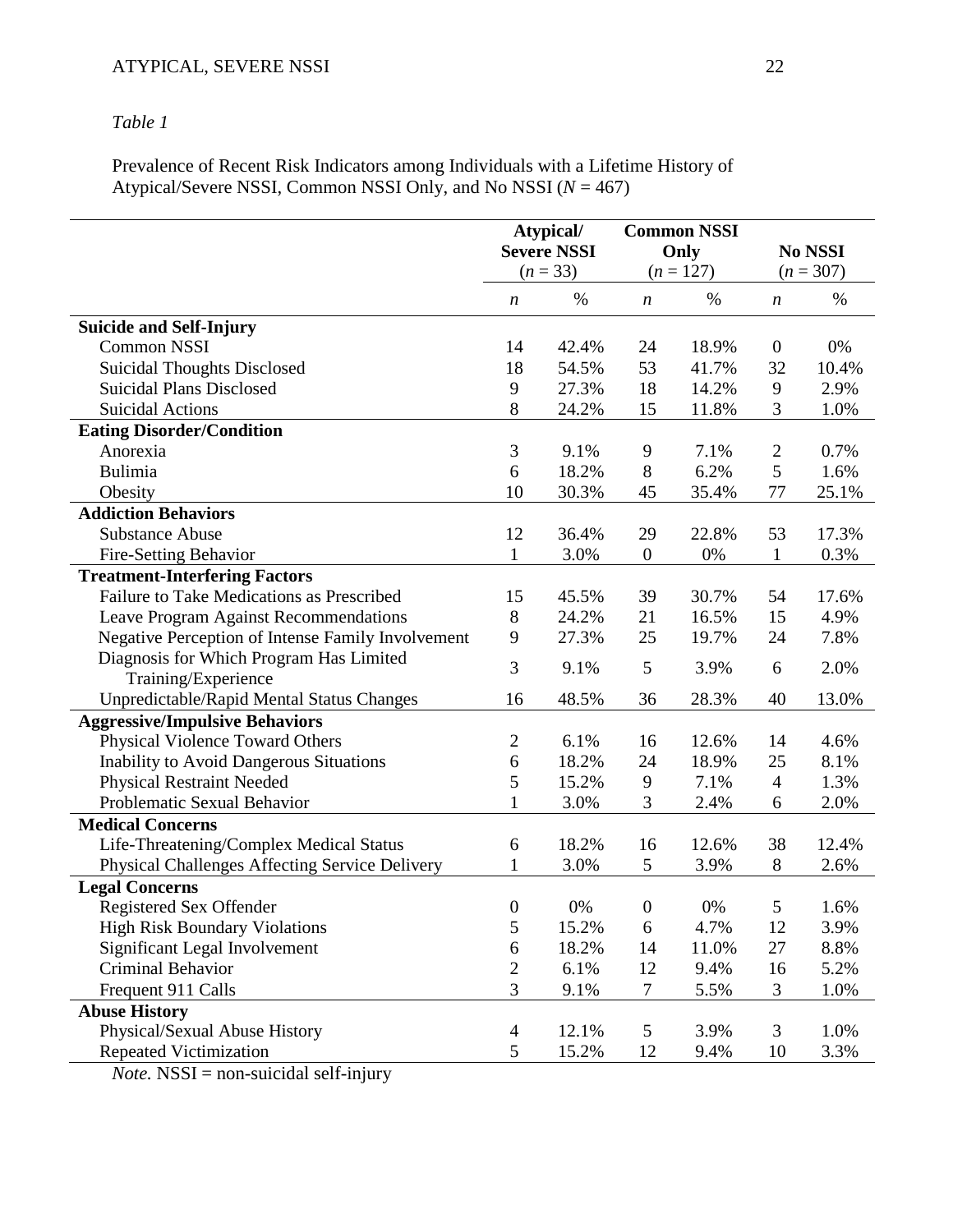### ATYPICAL, SEVERE NSSI 23

### *Table 2*

Generalized Linear Models with a Negative Binomial Distribution and Log Link Function to Compare Mean Number of Recent (Past 6 Months) Risk Indicators Between Individuals with a Lifetime and Recent History of Atypical/Severe NSSI, Common NSSI Only, and No NSSI History ( $N = 467$ )

|                                          | # of Recent Risk<br>Indicators |      | $\boldsymbol{B}$ | SE   | 95% CI         | Wald<br>$\chi^2$ | $\boldsymbol{p}$ |  |  |
|------------------------------------------|--------------------------------|------|------------------|------|----------------|------------------|------------------|--|--|
|                                          | M                              | SD   |                  |      |                |                  |                  |  |  |
| LIFETIME $(\chi^2[2] = 71.30, p < .001)$ |                                |      |                  |      |                |                  |                  |  |  |
| <b>Atypical/Severe NSSI</b>              | 5.61                           | 4.49 |                  |      |                |                  |                  |  |  |
| <i>vs.</i> Common NSSI Only              | 3.59                           | 3.27 | $-0.45$          | 0.21 | $-0.87, -0.03$ | 4.34             | .037             |  |  |
| <i>vs. No NSSI History</i>               | 1.60                           | 2.09 | $-1.25$          | 0.20 | $-1.65, -0.86$ | 38.25            | < .001           |  |  |
| <b>Common NSSI Only</b>                  | 3.59                           | 3.27 |                  |      |                |                  |                  |  |  |
| <i>vs. No NSSI History</i>               | 1.60                           | 2.09 | $-0.81$          | 0.12 | $-1.05, -0.56$ | 42.37            | < .001           |  |  |
| <b>No NSSI History</b>                   | 1.60                           | 2.09 |                  |      |                |                  |                  |  |  |
| RECENT $(\chi^2[2] = 65.12, p < .001)$   |                                |      |                  |      |                |                  |                  |  |  |
| <b>Atypical/Severe NSSI</b>              | 10.29                          | 4.89 |                  |      |                |                  |                  |  |  |
| <i>vs. Common NSSI Only</i>              | 6.64                           | 3.44 | $-0.44$          | 0.44 | $-1.30, 0.43$  | 0.98             | .321             |  |  |
| <i>vs. No NSSI History</i>               | 1.99                           | 2.40 | $-1.64$          | 0.40 | $-2.43, -0.86$ | 16.81            | < .001           |  |  |
| <b>Common NSSI Only</b>                  | 6.64                           | 3.44 |                  |      |                |                  |                  |  |  |
| <i>vs. No NSSI History</i>               | 1.99                           | 2.40 | $-1.20$          | 0.20 | $-1.60, -0.81$ | 35.71            | < .001           |  |  |
| <b>No NSSI History</b>                   | 1.99                           | 2.40 |                  |      |                |                  |                  |  |  |